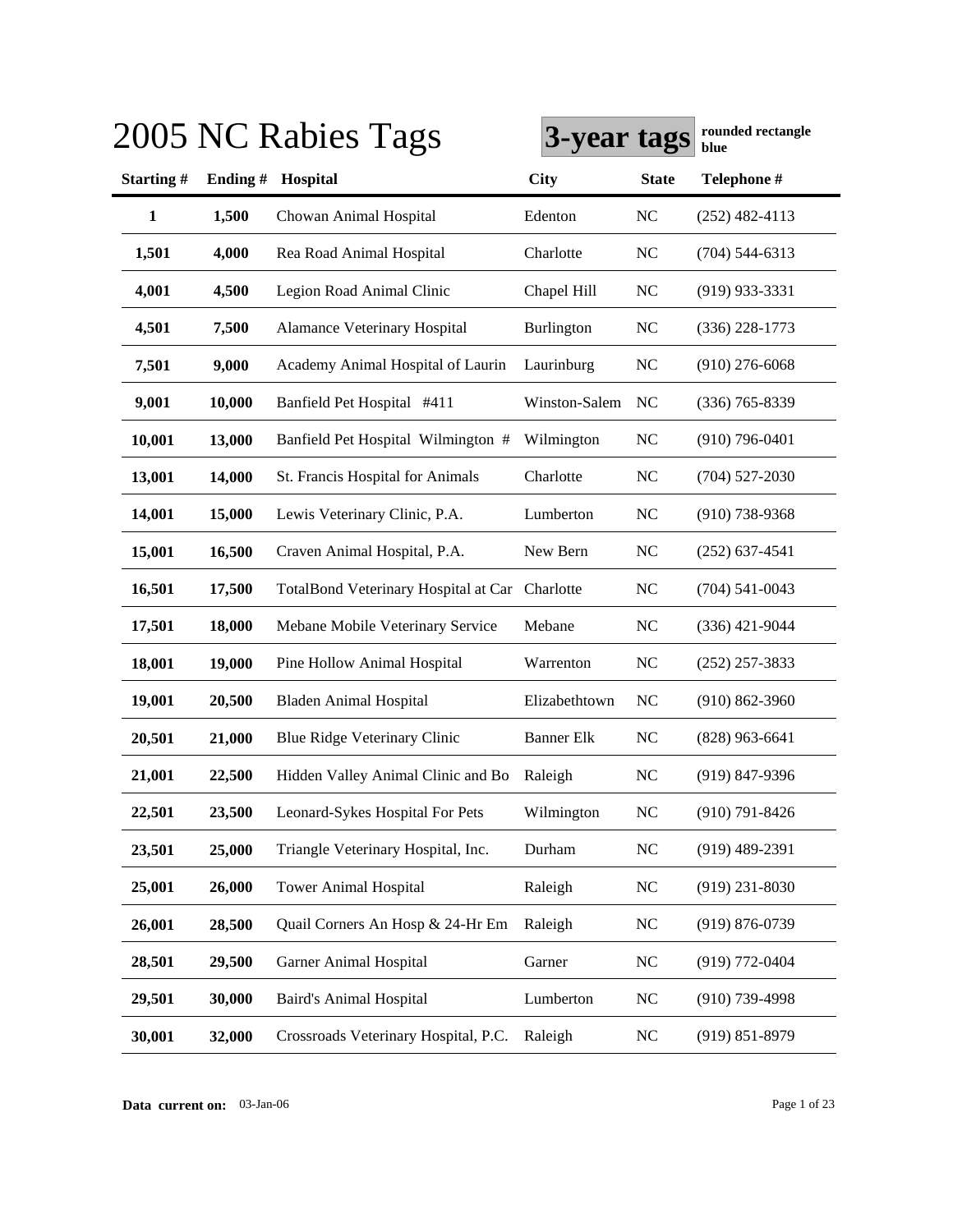|           |         | 2005 NC Rabies Tags                  | 3-year tags        |              | rounded rectangle<br>blue |
|-----------|---------|--------------------------------------|--------------------|--------------|---------------------------|
| Starting# | Ending# | Hospital                             | <b>City</b>        | <b>State</b> | Telephone #               |
| 32,001    | 34,500  | North Mecklenburg Animal Hospital    | Cornelius          | <b>NC</b>    | $(704)$ 892-0207          |
| 34,501    | 35,500  | Leesville Animal Hospital, P.A.      | Raleigh            | <b>NC</b>    | $(919) 870 - 7000$        |
| 35,501    | 36,000  | Animal Hospital of Peak Plaza        | Apex               | <b>NC</b>    | $(919)$ 362-0515          |
| 36,001    | 36,500  | North Wayne Animal Hospital          | Pikeville          | <b>NC</b>    | $(919)$ 242-6044          |
| 36,501    | 37,000  | Spring Forest Animal Hospital, Inc.  | Raleigh            | <b>NC</b>    | $(919) 878 - 7387$        |
| 37,001    | 38,500  | Clear Creek Animal Hospital, P.A.    | Charlotte          | <b>NC</b>    | $(704)$ 537-8405          |
| 38,501    | 39,000  | Stewart's Mountain View Animal Ho    | Spruce Pine        | <b>NC</b>    | $(828)$ 765-7059          |
| 39,001    | 40,500  | Little Mountain Veterinary Clinic    | Denver             | <b>NC</b>    | $(704)$ 489-2444          |
| 40,501    | 41,500  | Banfield Pet Hospital Pineville #40  | Pineville          | <b>NC</b>    | $(704)$ 542-8339          |
| 41,501    | 42,500  | Whispering Pines Animal Hospital, P  | Carthage           | <b>NC</b>    | $(910)$ 949-2111          |
| 42,501    | 44,000  | Foothills Animal Clinic              | <b>Forest City</b> | <b>NC</b>    | $(828)$ 248-2168          |
| 44,001    | 45,000  | Northwoods Animal Hospital of Cary   | Cary               | <b>NC</b>    | $(919)$ 481-2987          |
| 45,001    | 45,500  | Eastridge Animal Hospital            | Gastonia           | <b>NC</b>    | $(704)$ 869-9400          |
| 45,501    | 57,500  | <b>Iredell County Animal Control</b> | Statesville        | <b>NC</b>    | $(704)$ 878-5424          |
| 57,501    | 58,500  | Steele Creek Animal Hospital, Inc.   | Charlotte          | <b>NC</b>    | $(704)$ 588-4400          |
| 58,501    | 60,500  | Tar River Animal Hospital            | Washington         | <b>NC</b>    | $(252)$ 946-2417          |
| 60,501    | 61,000  | Robinson Animal Hospital, P.A.       | Clayton            | <b>NC</b>    | $(919) 553 - 7173$        |
| 61,001    | 62,500  | Long Animal Hospital                 | Charlotte          | <b>NC</b>    | $(704)$ 523-2996          |
| 62,501    | 63,500  | Banfield Pet Hospital Durham #598    | Durham             | <b>NC</b>    | $(919) 620 - 8142$        |
| 63,501    | 66,000  | Robinson Veterinary Clinic           | Newton             | <b>NC</b>    | $(828)$ 294-2900          |
| 66,001    | 66,500  | Miller Animal Hospital               | Matthews           | <b>NC</b>    | $(704)$ 847-0224          |
| 66,501    | 68,000  | Mayfair Animal Hospital              | Cary               | <b>NC</b>    | $(919)$ 467-6146          |
| 68,001    | 69,500  | Pasquotank Animal Hospital           | Elizabeth City     | <b>NC</b>    | $(252)$ 264-3371          |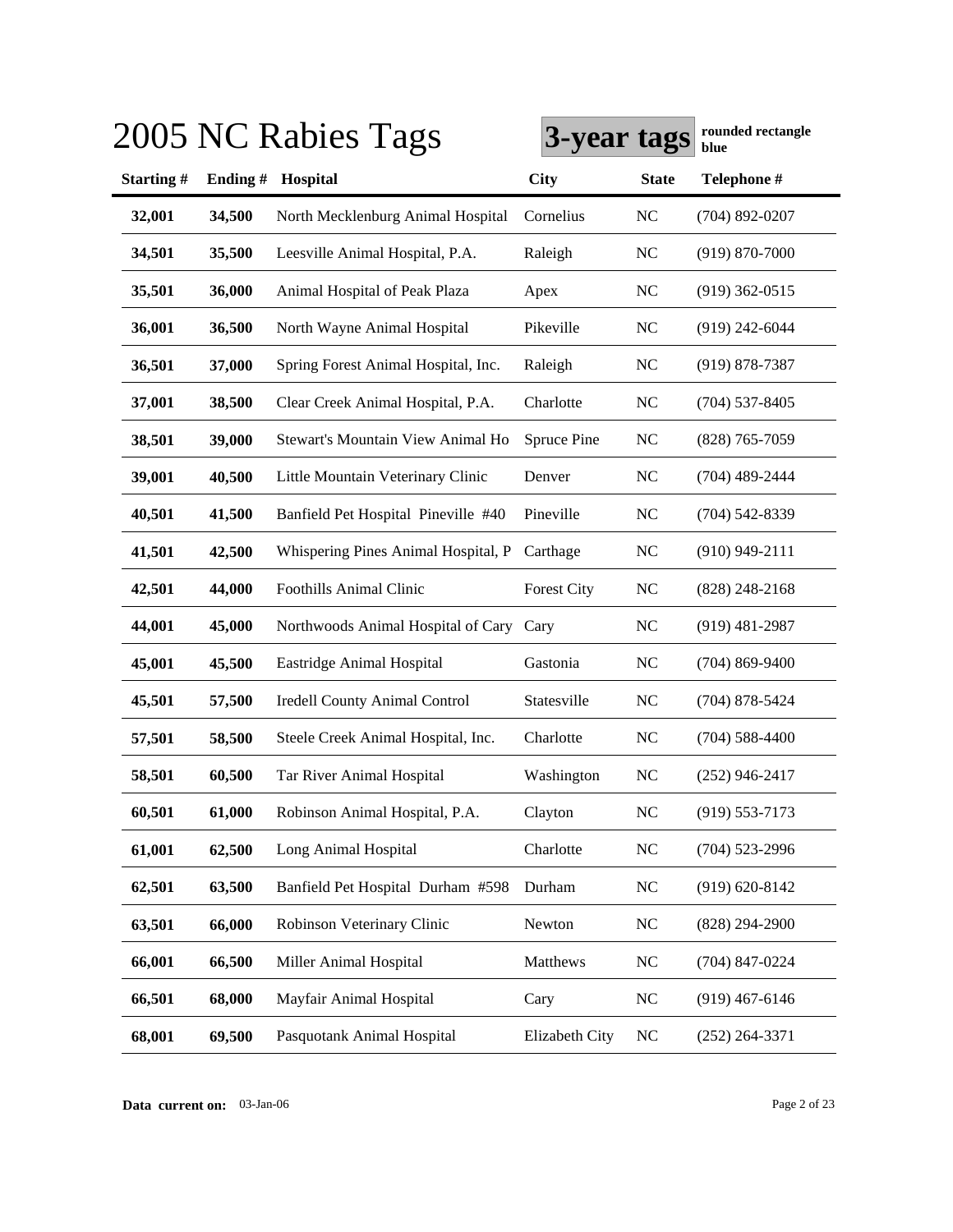|           |         | 2005 NC Rabies Tags                    | 3-year tags          |              | rounded rectangle<br>blue |
|-----------|---------|----------------------------------------|----------------------|--------------|---------------------------|
| Starting# | Ending# | Hospital                               | City                 | <b>State</b> | Telephone #               |
| 69,501    | 72,000  | Healthy Petz Veterinary Clinic         | Morganton            | NC           | $(828)$ 437-4524          |
| 72,001    | 72,500  | Banfield Pet Hospital of Cary #595     | Cary                 | NC           | $(919) 858 - 8450$        |
| 72,501    | 73,000  | Ansede Animal Hospital                 | Raleigh              | NC           | $(919)$ 661-1515          |
| 73,001    | 75,000  | Lake Hickory Veterinary Hospital       | <b>Granite Falls</b> | NC           | $(828)$ 396-7002          |
| 75,001    | 81,000  | Jordan Veterinary Hospital             | Lexington            | NC           | $(336)$ 249-3991          |
| 81,001    | 81,500  | Pembroke Veterinary Hospital           | Pembroke             | NC           | $(910)$ 521-3431          |
| 81,501    | 82,500  | Animal Medical Center of Garner        | Garner               | NC           | $(919)$ 779-8887          |
| 82,501    | 83,500  | Mallard Creek Animal Hospital          | Charlotte            | NC           | $(704)$ 598-6525          |
| 83,501    | 85,000  | Peachtree Veterinary Hospital          | Murphy               | NC           | (828) 837-2396            |
| 85,001    | 86,500  | Banfield Pet Hospital White Oak #      | Garner               | NC           | (919) 771-2344            |
| 86,501    | 88,000  | Animal Hospital                        | Hickory              | NC           | (828) 322-1135            |
| 88,001    | 91,000  | North Paw Animal Hospital, Inc.        | Durham               | NC           | $(919)$ 471-1471          |
| 91,001    | 92,000  | Central Carolina Veterinary Hospital   | Burlington           | NC           | $(336)$ 229-0060          |
| 92,001    | 93,000  | <b>Topsail Animal Hospital</b>         | Hampstead            | NC           | $(910)$ 270-4401          |
| 93,001    | 94,500  | Havelock Animal Hospital, Inc.         | Havelock             | NC           | $(252)$ 447-7119          |
| 94,501    | 96,500  | Animal Care Center of New Bern         | New Bern             | NC           | $(252) 636 - 5040$        |
| 96,501    | 98,500  | Waxhaw Animal Hospital                 | Waxhaw               | NC           | $(704)$ 843-2269          |
| 98,501    | 101,000 | Matthews Animal Clinic, P.A.           | Matthews             | NC           | $(704)$ 847-9856          |
| 101,001   | 103,500 | <b>Edgecombe County Animal Control</b> | Tarboro              | NC           | $(252)$ 641-7851          |
| 103,501   | 104,000 | Bame-Beagle Mobile Veterinary Ser      | <b>Burlington</b>    | NC           | $(336)$ 421-5315          |
| 104,001   | 105,000 | Onslow Animal Hospital, Inc.           | Jacksonville         | NC           | $(910)$ 347-1219          |
| 105,001   | 108,000 | Foster Animal Hospital, P.A.           | Concord              | NC           | $(704)$ 786-0104          |
| 108,001   | 109,500 | Brentwood Animal Hospital, P.C.        | Raleigh              | NC           | $(919) 872 - 6060$        |

**Data current on:** 03-Jan-06 Page 3 of 23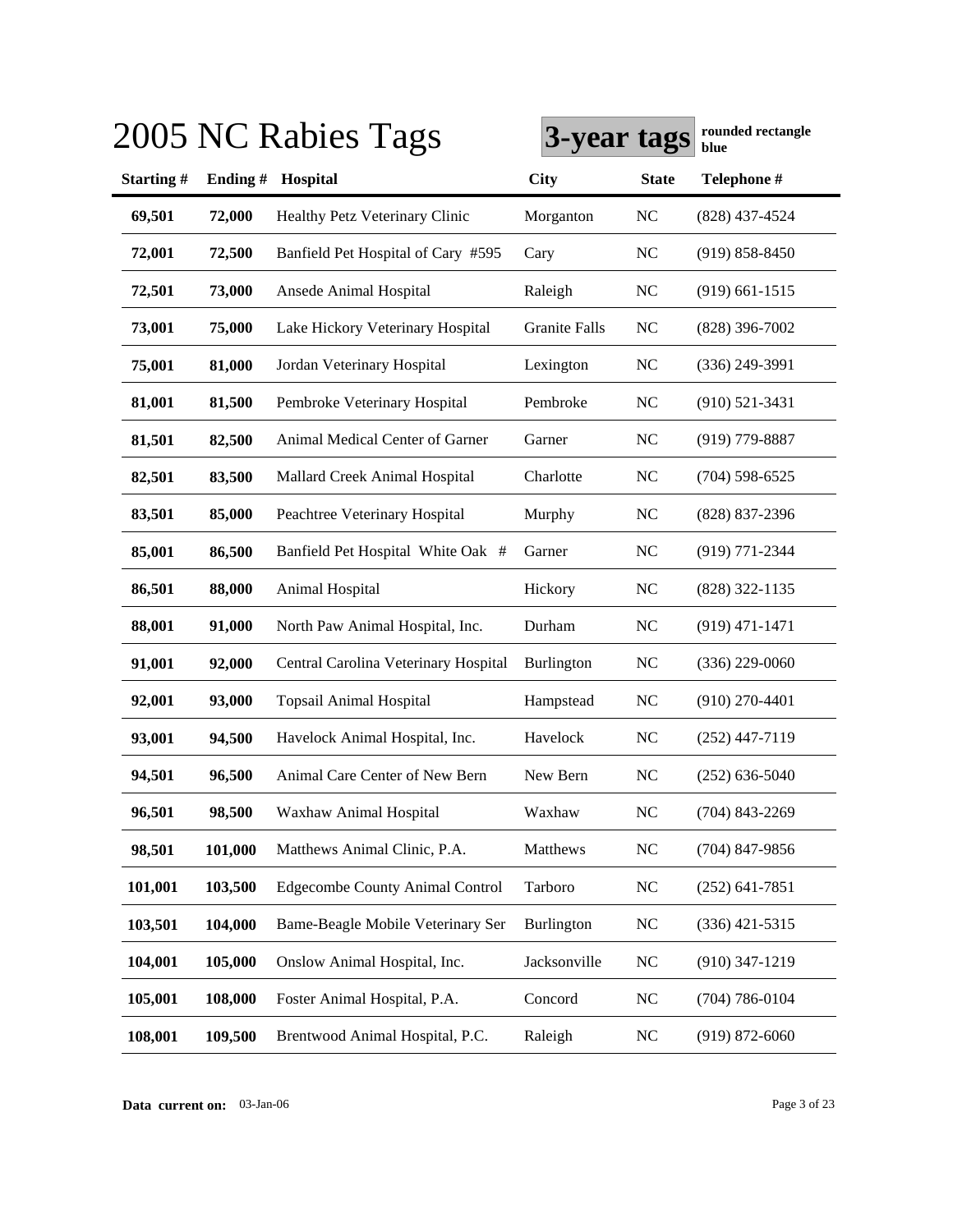|                  |         | 2005 NC Rabies Tags                 | 3-year tags   |                | rounded rectangle<br>blue |
|------------------|---------|-------------------------------------|---------------|----------------|---------------------------|
| <b>Starting#</b> | Ending# | Hospital                            | City          | <b>State</b>   | Telephone #               |
| 109,501          | 110,000 | Asheville Humane Society            | Asheville     | <b>NC</b>      | $(828)$ 253-6807          |
| 110,001          | 111,000 | Providence Veterinary Associates    | Charlotte     | <b>NC</b>      | $(704)$ 542-0049          |
| 111,001          | 112,000 | Animal Hospital                     | Whiteville    | <b>NC</b>      | $(910)$ 642-3221          |
| 112,001          | 113,500 | Cherryville Animal Hospital         | Cherryville   | <b>NC</b>      | $(704)$ 435-5475          |
| 113,501          | 135,500 | New Hanover County Animal Contro    | Wilmington    | N <sub>C</sub> | $(910)$ 341-4197          |
| 135,501          | 136,500 | Independence Veterinary Clinic      | Charlotte     | N <sub>C</sub> | $(704)$ 841-1313          |
| 136,501          | 139,500 | Quail Roost Veterinary Hospital     | Rougemont     | N <sub>C</sub> | $(919)$ 471-4103          |
| 139,501          | 140,500 | Highlands-Cashiers Animal Clinic    | Highlands     | <b>NC</b>      | $(828)$ 526-5206          |
| 140,501          | 142,000 | Tar River Veterinary Hospital       | Franklinton   | N <sub>C</sub> | $(919)$ 494-5500          |
| 142,001          | 143,500 | Monroe Road Animal Hospital, P.A.   | Charlotte     | N <sub>C</sub> | $(704)$ 333-3336          |
| 143,501          | 144,500 | Sardis Animal Clinic                | Charlotte     | <b>NC</b>      | $(704)$ 847-4796          |
| 144,501          | 145,500 | Live Oak Veterinary Hospital        | Beaufort      | <b>NC</b>      | $(252)$ 504-2097          |
| 145,501          | 146,500 | <b>Ironton Animal Hospital</b>      | Iron Station  | N <sub>C</sub> | $(704) 732 - 4424$        |
| 146,501          | 148,000 | Franklin Animal Clinic              | Louisburg     | N <sub>C</sub> | $(919)$ 496-2638          |
| 148,001          | 152,500 | Tri-County Veterinary Service, P.A. | Graham        | NC             | $(336)$ 376-6838          |
| 152,501          | 154,500 | Animal Hospital of Nags Head        | Nags Head     | N <sub>C</sub> | $(252)$ 441-8611          |
| 154,501          | 155,500 | Thomasville Veterinary Hospital, P. | Thomasville   | NC             | $(336)$ 475-9119          |
| 155,501          | 156,000 | Crossroads Animal Hospital, P.A.    | Dallas        | $\rm NC$       | $(704)$ 922-7607          |
| 156,001          | 157,000 | Forsyth County Health Dept          | Winston Salem | NC             | $(336)$ 703-3149          |
| 157,001          | 158,000 | Charlotte Veterinary Clinic, P.A.   | Charlotte     | NC             | $(704)$ 537-2272          |
| 158,001          | 161,000 | Johnston County Animal Control      | Smithfield    | $\rm NC$       | (919) 934-8474            |
| 161,001          | 162,500 | Bowman Animal Clinic, Inc.          | Raleigh       | NC             | $(919) 847 - 6216$        |
| 162,501          | 166,500 | <b>Brunswick Animal Hospital</b>    | Supply        | NC             | $(910)$ 754-8165          |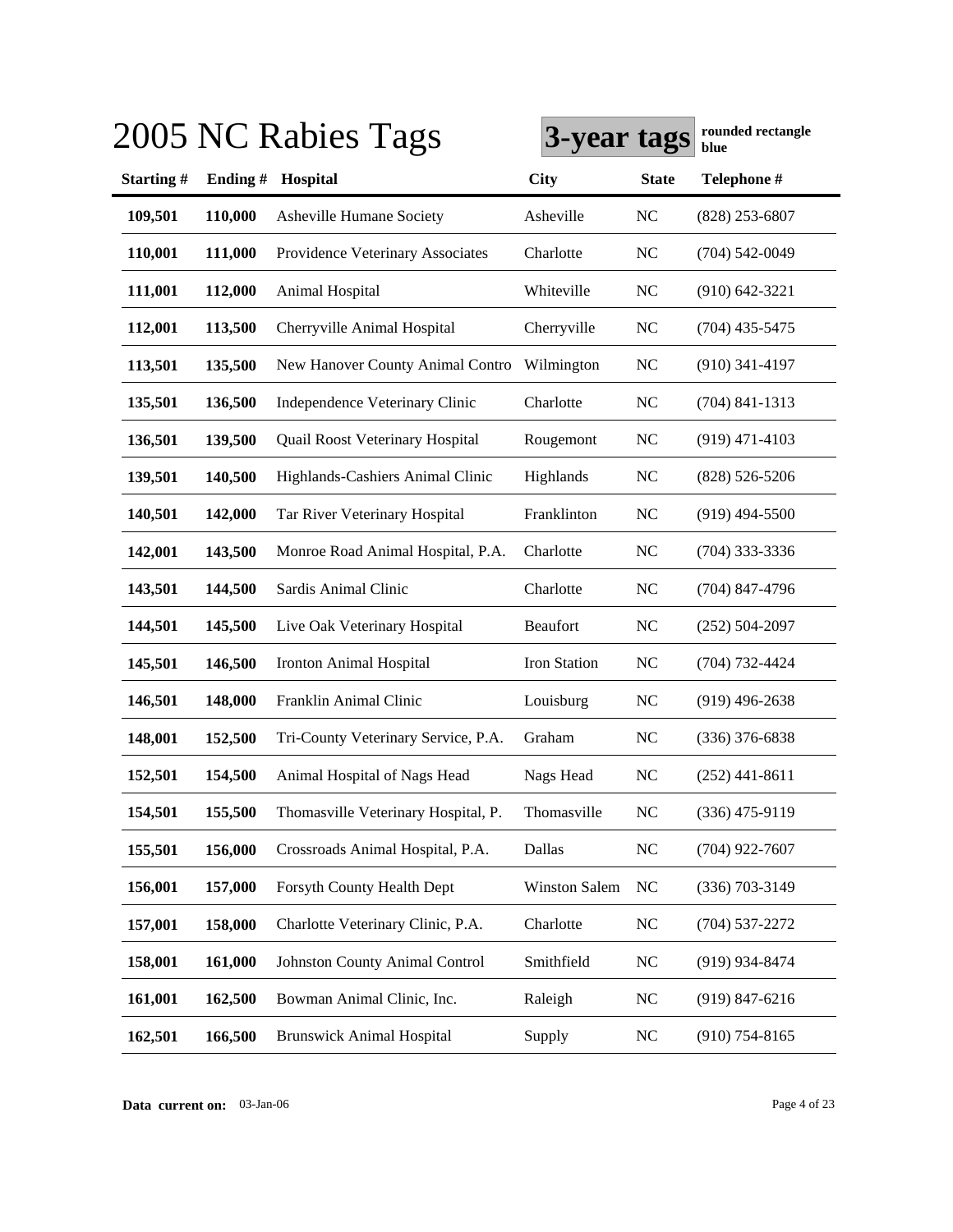|                  |         | 2005 NC Rabies Tags                    | 3-year tags       |                | rounded rectangle<br>blue |
|------------------|---------|----------------------------------------|-------------------|----------------|---------------------------|
| <b>Starting#</b> | Ending# | Hospital                               | <b>City</b>       | <b>State</b>   | Telephone #               |
| 166,501          | 167,000 | Mobile Vet to Pet Service & Clinic     | Hickory           | <b>NC</b>      | $(828)$ 446-9838          |
| 167,001          | 182,500 | <b>Cleveland County Animal Control</b> | Shelby            | N <sub>C</sub> | $(704)$ 481-9884          |
| 182,501          | 184,500 | Swift Creek Animal Hospital, P.A.      | Raleigh           | N <sub>C</sub> | $(919) 851 - 8387$        |
| 184,501          | 185,500 | Wake Forest Animal Hospital            | Wake Forest       | <b>NC</b>      | $(919) 556 - 1000$        |
| 185,501          | 188,000 | Abri Veterinary Hospital, Inc.         | Winston-Salem     | N <sub>C</sub> | $(336)$ 785-9228          |
| 188,001          | 190,000 | Southeastern Veterinary Hospital, P.   | Lumberton         | N <sub>C</sub> | $(910)$ 739-9411          |
| 190,001          | 191,500 | Hayes Barton Animal Hospital           | Raleigh           | <b>NC</b>      | $(919)$ 833-2666          |
| 191,501          | 193,000 | Animal Hospital of East Burke, P.A.    | Valdese           | <b>NC</b>      | $(828)$ 874-8387          |
| 193,001          | 195,000 | Fox Run Veterinary Services            | Asheville         | <b>NC</b>      | $(828)$ 645-2908          |
| 195,001          | 198,000 | Carrboro Plaza Veterinary Clinic, P.   | Carrboro          | <b>NC</b>      | $(919)$ 929-0031          |
| 198,001          | 199,000 | China Grove Animal Hospital            | China Grove       | <b>NC</b>      | $(704)$ 857-1017          |
| 199,001          | 200,000 | Plaza Veterinary Hospital              | <b>Burlington</b> | <b>NC</b>      | $(336)$ 229-5376          |
| 200,001          | 200,500 | Spay Neuter Assistance Program         | New Hill          | <b>NC</b>      | $(919) 783 - 7627$        |
| 200,501          | 201,000 | Goose Creek Animal Hospital            | Sunbury           | <b>NC</b>      | $(252)$ 465-4831          |
| 201,001          | 203,000 | Neuse Veterinary Clinic                | New Bern          | <b>NC</b>      | $(252)$ 637-7128          |
| 203,001          | 203,500 | Banfield Pet Hospital Raleigh #059     | Raleigh           | <b>NC</b>      | $(919) 790 - 8337$        |
| 203,501          | 204,500 | Jacksonville Veterinary Hospital       | Jacksonville      | NC             | $(910)$ 347-3186          |
| 204,501          | 205,000 | <b>NCSU CVM Mobile Surgery</b>         | Raleigh           | $\rm NC$       | $(919) 606 - 2752$        |
| 205,001          | 207,000 | Banfield Pet Hospital Charlotte #410   | Charlotte         | $\rm NC$       | $(704)$ 599-3488          |
| 207,001          | 209,500 | Rowan Animal Clinic                    | Salisbury         | NC             | $(704)$ 636-3408          |
| 209,501          | 210,000 | Oxford Veterinary Hospital             | Oxford            | NC             | $(919) 693 - 6911$        |
| 210,001          | 212,000 | Appalachian-New River Veter. Asso      | Boone             | <b>NC</b>      | $(828)$ 264-5621          |
| 212,001          | 212,500 | Davis Lake Animal Hospital             | Charlotte         | NC             | $(704)$ 599-0405          |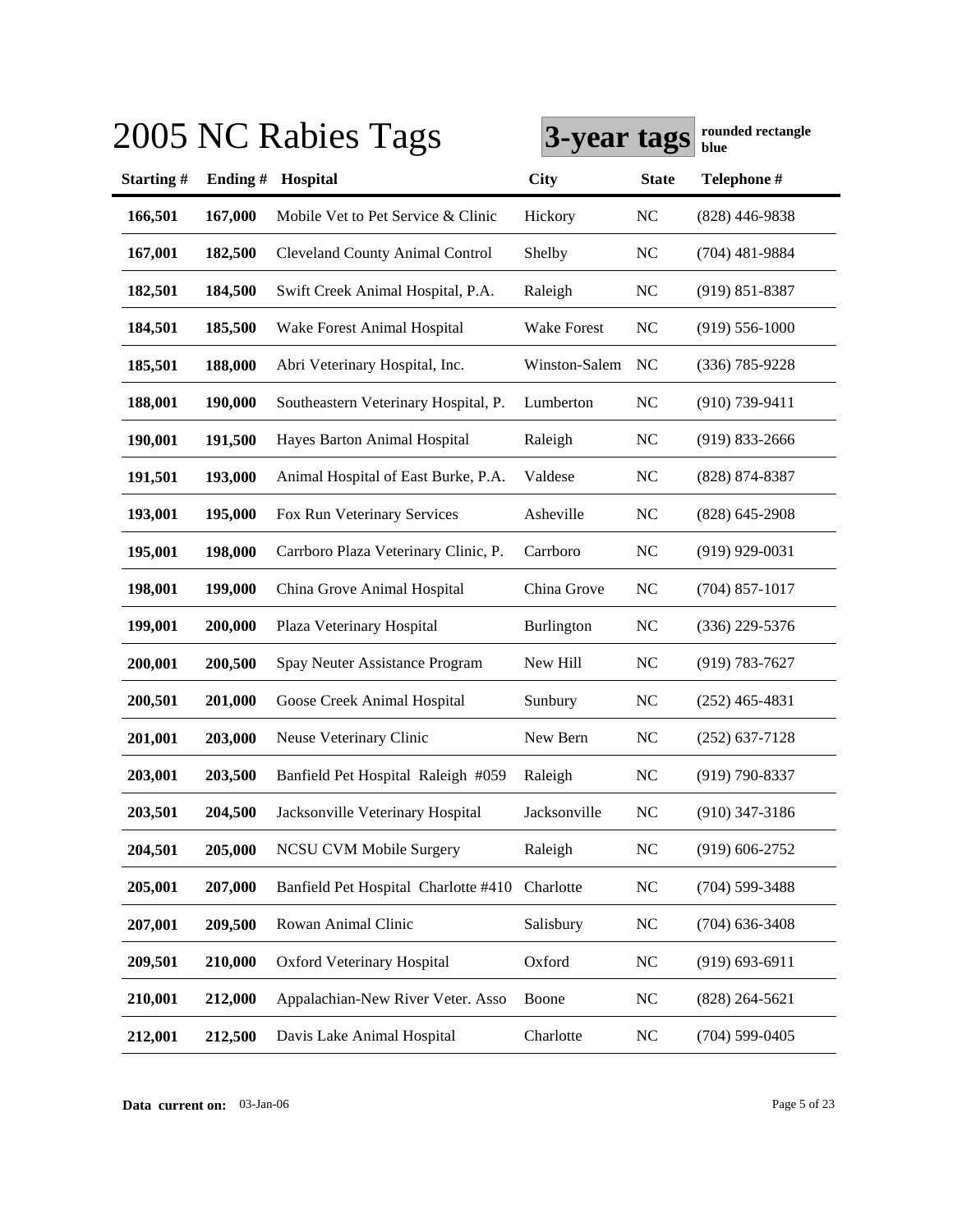|           |         | 2005 NC Rabies Tags                | 3-year tags  |                | rounded rectangle<br>blue |
|-----------|---------|------------------------------------|--------------|----------------|---------------------------|
| Starting# | Ending# | Hospital                           | <b>City</b>  | <b>State</b>   | Telephone #               |
| 212,501   | 214,500 | Sharon Lakes Animal Hospital, P.A. | Charlotte    | NC             | $(704)$ 552-0647          |
| 214,501   | 215,500 | Maiden Small Animal Hospital       | Maiden       | <b>NC</b>      | $(828)$ 428-0010          |
| 215,501   | 216,500 | Pineville Animal Hospital          | Pineville    | <b>NC</b>      | $(704)$ 552-2005          |
| 216,501   | 218,000 | <b>Caswell Veterinary Service</b>  | Yanceyville  | <b>NC</b>      | $(336) 694 - 6321$        |
| 218,001   | 218,500 | Pamlico Co Health Dept             | Bayboro      | <b>NC</b>      | $(252)$ 745-5634          |
| 218,501   | 221,000 | James Animal Hospital, P.A.        | Salisbury    | <b>NC</b>      | $(704)$ 636-1100          |
| 221,001   | 222,500 | Hillsborough Veterinary Clinic     | Hillsborough | <b>NC</b>      | $(919) 732 - 9969$        |
| 222,501   | 224,000 | Piedmont Comm Spay Neuter & Wel    | Greensboro   | <b>NC</b>      | $(336)$ 299-3060          |
| 224,001   | 225,000 | Elkin Veterinary Clinic            | Elkin        | NC             | $(336) 835 - 1853$        |
| 225,001   | 227,000 | Academy Animal Hospital, P.A.      | Jacksonville | <b>NC</b>      | $(910)$ 353-3131          |
| 227,001   | 229,500 | Leland Veterinary Hospital         | Leland       | <b>NC</b>      | $(910)$ 371-3440          |
| 229,501   | 239,500 | <b>Nash County Animal Control</b>  | Nashville    | <b>NC</b>      | $(252)$ 459-9855          |
| 239,501   | 243,000 | Brown Creek Animal Hospital        | Polkton      | <b>NC</b>      | $(704)$ 272-5500          |
| 243,001   | 244,500 | Timbercreek Veterinary Hospital    | Jonesville   | <b>NC</b>      | $(336)$ 526-6013          |
| 244,501   | 245,500 | Durham Animal Hospital             | Durham       | <b>NC</b>      | $(919)$ 471-1579          |
| 245,501   | 247,500 | Lenoir Veterinary Hospital         | Lenoir       | <b>NC</b>      | $(828)$ 728-6713          |
| 247,501   | 249,500 | Mint Hill Animal Hospital, P.A.    | Mint Hill    | N <sub>C</sub> | $(704) 545 - 3422$        |
| 249,501   | 250,000 | Weaverville Animal Clinic          | Weaverville  | $NC$           | $(828)$ 658-2431          |
| 250,001   | 251,000 | Johnston Animal Hospital           | Smithfield   | NC             | $(919)$ 934-3511          |
| 251,001   | 251,500 | Chatham Animal Hospital, Inc.      | Cary         | <b>NC</b>      | $(919)$ 469-8114          |
| 251,501   | 251,700 | Avery Animal Hospital              | Newland      | NC             | $(828)$ 733-9810          |
| 251,701   | 251,800 | Dr. W. E. Plummer                  | Goldsboro    | NC             | $(919) 734 - 5310$        |
| 251,801   | 253,100 | Brookwood Veterinary Clinic, P.A.  | Raleigh      | NC             | $(919)$ 779-2940          |

**Data current on:** 03-Jan-06 Page 6 of 23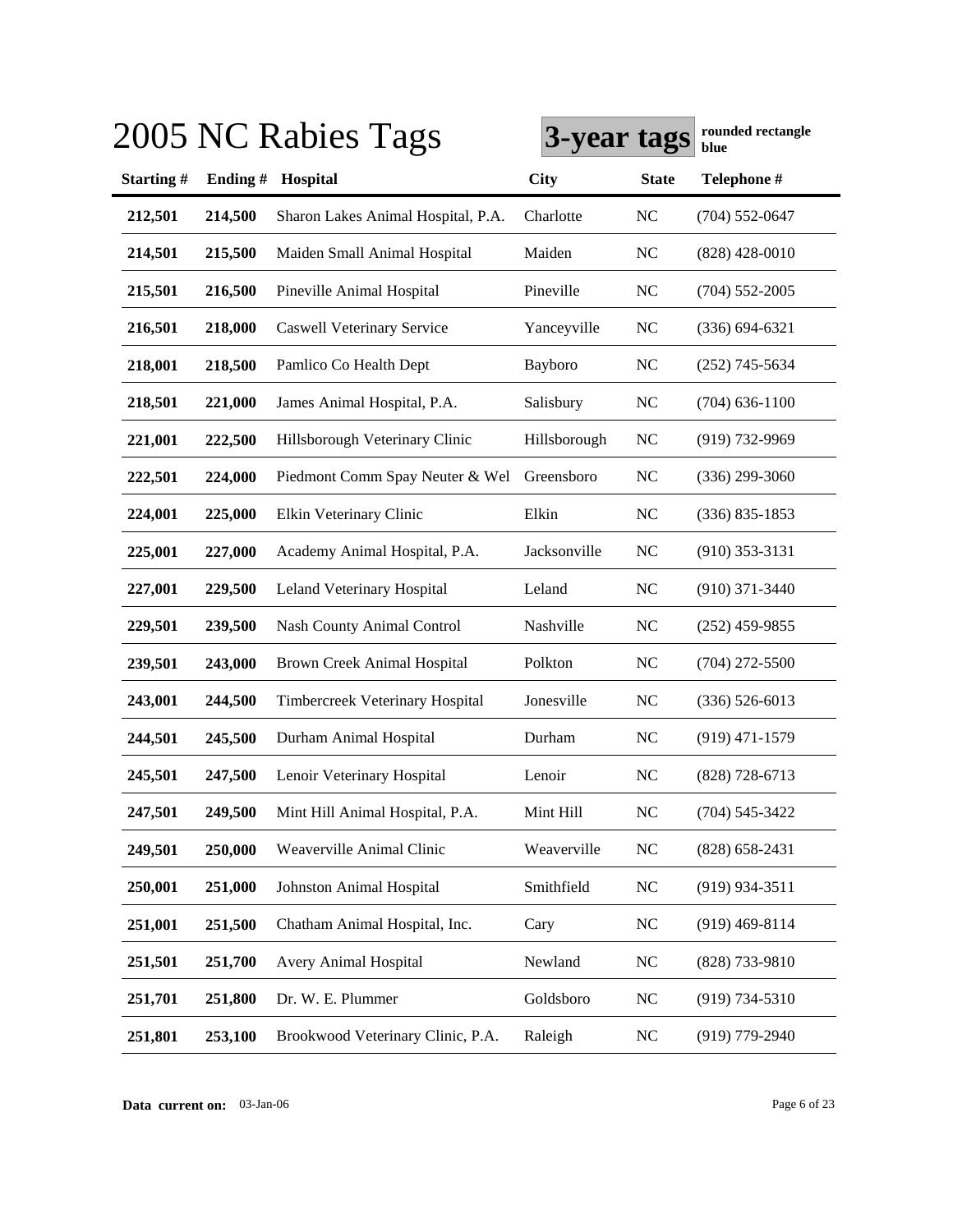|           |         | 2005 NC Rabies Tags                          | 3-year tags    |                | rounded rectangle<br>blue |
|-----------|---------|----------------------------------------------|----------------|----------------|---------------------------|
| Starting# | Ending# | Hospital                                     | <b>City</b>    | <b>State</b>   | Telephone #               |
| 253,101   | 253,700 | Davidson County Health Department            | Lexington      | <b>NC</b>      | $(336)$ 242-2310          |
| 253,701   | 254,400 | Halifax County Health Dept                   | Halifax        | <b>NC</b>      | $(252) 583 - 6651$        |
| 254,401   | 255,100 | Central Animal Hospital                      | Fayetteville   | <b>NC</b>      | $(910)$ 484-5104          |
| 255,101   | 256,200 | Piedmont Veterinary Clinic                   | Hillsborough   | <b>NC</b>      | $(919) 732 - 2569$        |
| 256,201   | 257,500 | Hickory Grove Animal Hospital                | Charlotte      | <b>NC</b>      | $(704)$ 563-5858          |
| 257,501   | 257,600 | <b>Plantation Animal Hospital</b>            | Matthews       | <b>NC</b>      | $(704)$ 841-2225          |
| 257,601   | 258,400 | Raleigh Cat Clinic                           | Raleigh        | <b>NC</b>      | $(919) 518 - 8013$        |
| 258,401   | 259,000 | Park Cedar Animal Hospital, P.A.             | Charlotte      | <b>NC</b>      | $(704) 541 - 3022$        |
| 259,001   | 259,100 | S. Galphin Services                          | Raleigh        | <b>NC</b>      | $(919)$ 851-4936          |
| 259,101   | 259,700 | Lannon's Animal Hospital                     | Elizabeth City | <b>NC</b>      | $(252)$ 335-7708          |
| 259,701   | 261,900 | Bayleaf Veterinary Hospital, P.A.            | Raleigh        | N <sub>C</sub> | $(919)$ 848-1926          |
| 261,901   | 262,200 | Knightdale Animal Hospital                   | Knightdale     | N <sub>C</sub> | $(919)$ 261-8811          |
| 262,201   | 262,300 | Charlotte/Mecklenburg Animal Contr Charlotte |                | <b>NC</b>      | $(704)$ 336-6695          |
| 262,301   | 263,400 | Arendell Animal Hospital, P.A.               | Morehead City  | NC             | $(252)$ 726-4998          |
| 263,401   | 264,700 | <b>Stoney Creek Animal Hospital</b>          | Charlotte      | N <sub>C</sub> | $(704)$ 717-0616          |
| 264,701   | 265,300 | Animal Care Hospital of Matthews, P          | Matthews       | N <sub>C</sub> | $(704)$ 847-3647          |
| 265,301   | 266,000 | <b>Boulevard Animal Hospital</b>             | Raleigh        | NC             | $(919)$ 828-7468          |
| 266,001   | 266,400 | 70 West Veterinary Hospital                  | Havelock       | NC             | $(252)$ 447-9525          |
| 266,401   | 267,200 | Ridgeway Animal Clinic                       | New Bern       | NC             | $(252)$ 633-1204          |
| 267,201   | 267,800 | Pittsboro Animal Hospital, Inc.              | Pittsboro      | NC             | $(919) 542 - 5712$        |
| 267,801   | 268,100 | Carolina Mobile Spay-Neuter Clinic           | Angier         | NC             | $(919)$ 906-7729          |
| 268,101   | 268,700 | <b>Cherokee County Health Department</b>     | Murphy         | NC             | (828) 835-3853            |
| 268,701   | 269,900 | Animal Ark Veterinary Hospital               | Clemmons       | $\rm NC$       | $(336)$ 778-2738          |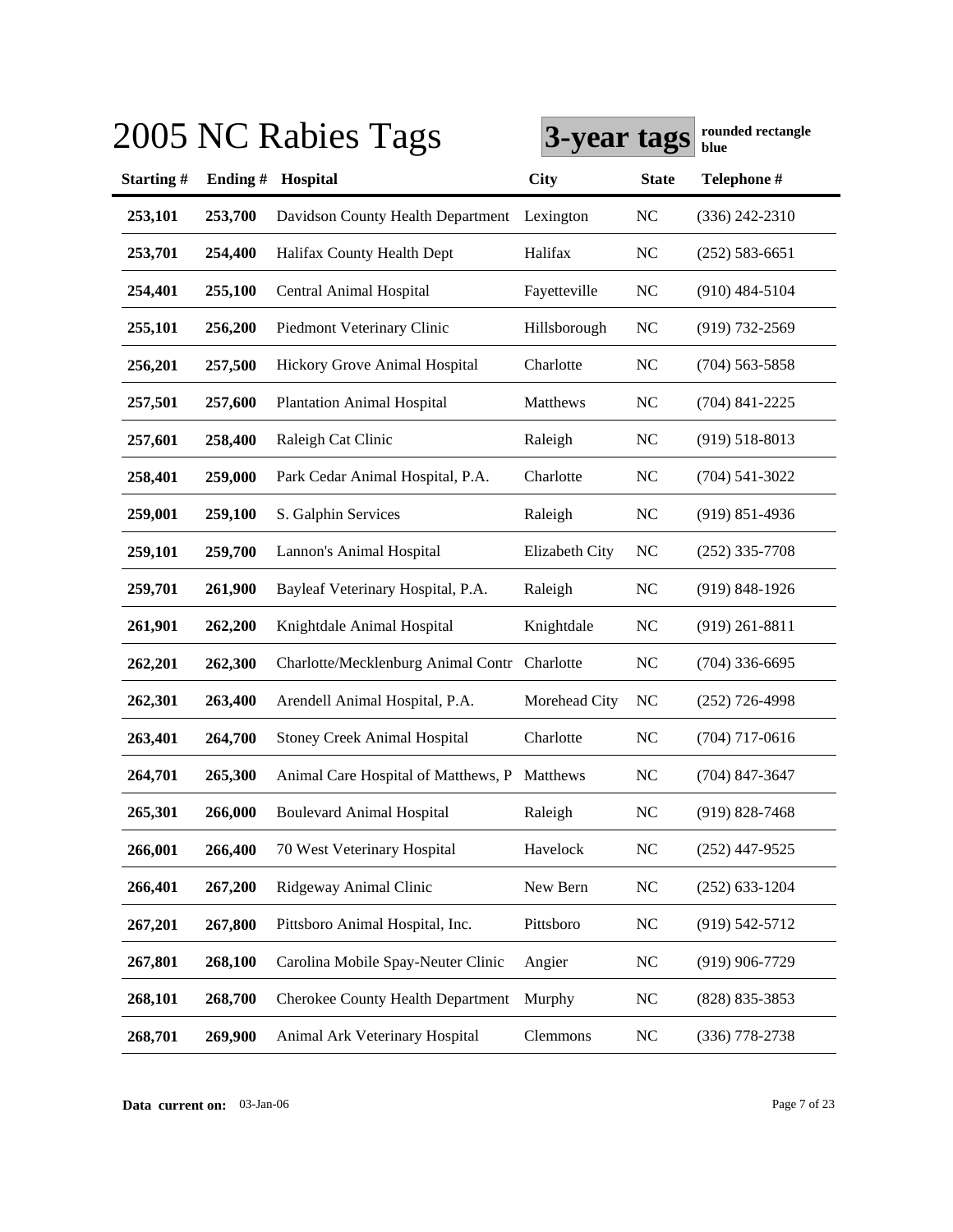|           |         | 2005 NC Rabies Tags                   | 3-year tags       |                | rounded rectangle<br>blue |
|-----------|---------|---------------------------------------|-------------------|----------------|---------------------------|
| Starting# | Ending# | Hospital                              | <b>City</b>       | <b>State</b>   | Telephone #               |
| 269,901   | 270,000 | Veterinary Surgical Referral Practice | Cary              | NC             | $(919)$ 380-9494          |
| 270,001   | 271,800 | Falls Village Veterinary Hospital     | Raleigh           | <b>NC</b>      | $(919) 847 - 0141$        |
| 271,801   | 273,600 | Lake Country Animal Hospital          | Roanoke Rapids NC |                | $(252)$ 308-1882          |
| 273,601   | 274,800 | East Bend Animal Clinic               | East Bend         | <b>NC</b>      | $(336) 699 - 8344$        |
| 274,801   | 275,200 | Nicks Veterinary Hospital, P.A.       | Charlotte         | NC             | $(704)$ 523-8015          |
| 275,201   | 276,400 | Coddle Creek Animal Hospital          | Concord           | <b>NC</b>      | $(704)$ 795-9005          |
| 276,401   | 276,500 | Tillotson Equine Inter Med. Mobile S  | Leasburg          | <b>NC</b>      | $(336)$ 330-0166          |
| 276,501   | 277,200 | Westside Animal Hospital              | Durham            | <b>NC</b>      | $(919)$ 383-5578          |
| 277,201   | 277,300 | Mid State Equine Hospital             | Liberty           | <b>NC</b>      | $(336) 622 - 7447$        |
| 277,301   | 277,400 | Elon Animal Hospital, Inc.            | Elon              | <b>NC</b>      | $(336) 584 - 3738$        |
| 277,401   | 277,500 | Pet Calls Mobile Veterinary Clinic    | Apex              | <b>NC</b>      | $(919) 880 - 7459$        |
| 277,501   | 277,800 | Durham County Animal Shelter          | Durham            | <b>NC</b>      | $(919) 560 - 0640$        |
| 277,801   | 277,900 | Humane Society of Charlotte           | Charlotte         | N <sub>C</sub> | $(704)$ 377-0534          |
| 277,901   | 278,800 | Animal Health Care Center Charlotte   | Charlotte         | N <sub>C</sub> | $(704)$ 392-3259          |
| 278,801   | 279,600 | Oak Grove Animal Hospital             | Durham            | N <sub>C</sub> | $(919) 598 - 0001$        |
| 279,601   | 280,100 | Burke Animal Clinic                   | Morganton         | N <sub>C</sub> | $(828)$ 437-0481          |
| 280,101   | 281,600 | Stage Road Animal Hospital, P.A.      | Angier            | NC             | $(919)$ 639-3337          |
| 281,601   | 282,100 | Morehead Animal Hospital, P.A.        | Morehead City     | <b>NC</b>      | $(252)$ 726-0181          |
| 282,101   | 282,600 | Companion Animal Hospital, Inc.       | Shallotte         | NC             | $(910)$ 754-7282          |
| 282,601   | 285,100 | Indian Trail Animal Hospital          | Indian Trail      | NC             | $(704)$ 821-7040          |
| 285,101   | 286,100 | Parker Veterinary Hospital, P.A.      | Charlotte         | NC             | $(704)$ 399-8304          |
| 286,101   | 287,100 | Animal Care Clinic of Concord         | Concord           | NC             | $(704) 786 - 6669$        |
| 287,101   | 289,600 | Cumberland County Health Dept.        | Fayetteville      | NC             | $(910)$ 433-3673          |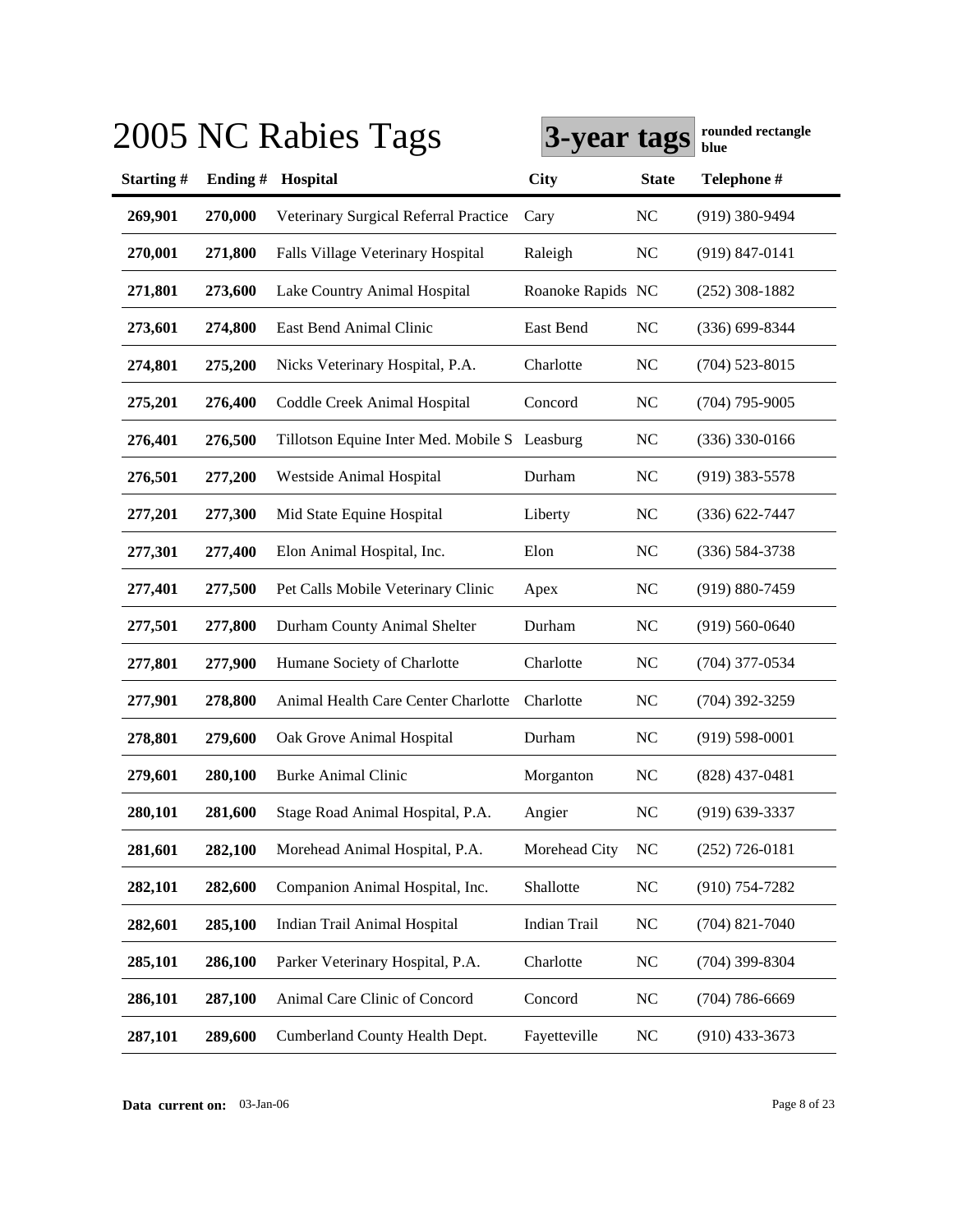|           |         | 2005 NC Rabies Tags                         | 3-year tags    |              | rounded rectangle<br>blue |
|-----------|---------|---------------------------------------------|----------------|--------------|---------------------------|
| Starting# | Ending# | Hospital                                    | <b>City</b>    | <b>State</b> | Telephone #               |
| 289,601   | 290,600 | Greenock Farm Veterinary Hospital           | Midland        | NC           | $(704)$ 455-3004          |
| 290,601   | 291,600 | Durant Road Animal Hospital & Ken           | Raleigh        | <b>NC</b>    | $(919)$ 847-5533          |
| 291,601   | 293,100 | Monroe Animal Hospital, P.A.                | Monroe         | NC           | $(704)$ 289-5242          |
| 293,101   | 293,600 | <b>Armstrong Animal Clinic</b>              | Charlotte      | <b>NC</b>    | $(704)$ 334-1996          |
| 293,601   | 294,100 | Veterinary House Calls of Hickory           | Hickory        | <b>NC</b>    | $(828)$ 345-1998          |
| 294,101   | 294,600 | Companion Animal Hospital of Wak            | Raleigh        | NC           | $(919)$ 488-5300          |
| 294,601   | 295,100 |                                             |                |              |                           |
| 295,101   | 296,600 | Northampton County Health Dept              | Jackson        | NC           | $(252) 534 - 5841$        |
| 296,601   | 297,100 | <b>Bullock Animal Clinic</b>                | New Bern       | <b>NC</b>    | $(252)$ 637-6161          |
| 297,101   | 297,600 | Fairview Animal Hospital, P.A.              | Fairview       | <b>NC</b>    | $(828)$ 628-3557          |
| 297,601   | 298,600 | Countryside Pet Hospital                    | Conover        | <b>NC</b>    | $(828)$ 465-7387          |
| 298,601   | 300,600 | Lake Cross Veterinary Hospital, P.A.        | Huntersville   | <b>NC</b>    | $(704)$ 948-6300          |
| 300,601   | 301,600 | Watauga Veterinary Hospital                 | Boone          | <b>NC</b>    | $(828)$ 297-3300          |
| 301,601   | 303,100 | Redwood Animal Hospital                     | Asheville      | <b>NC</b>    | $(828)$ 298-1846          |
| 303,101   | 304,100 | Eno Animal Hospital                         | Durham         | <b>NC</b>    | $(919)$ 471-0308          |
| 304,101   | 304,600 | River City Animal Clinic                    | Elizabeth City | NC           | $(252)$ 338-5040          |
| 304,601   | 305,100 | All Creatures Small Animal Clinic           | Rolesville     | NC           | $(919) 554 - 2222$        |
| 305,101   | 306,100 | <b>Carver Street Animal Hospital</b>        | Durham         | NC           | $(919)$ 477-7319          |
| 306,101   | 307,100 | Just Cats Veterinary Hospital               | Wilmington     | NC           | $(910)$ 792-9996          |
| 307,101   | 307,600 | Greenwood Veterinary Hospital, P.C. Raleigh |                | NC           | $(919) 544 - 8297$        |
| 307,601   | 307,700 | tags lost in transit                        |                | NC           | if tags found, call us    |
| 307,701   | 307,900 | Crepe Myrtle Animal Hospital                | Angier         | NC           | $(919)$ 639-8387          |
| 308,001   | 308,100 | Mount Herman Animal Clinic                  | Danville       | VA           | (434) 886-2499            |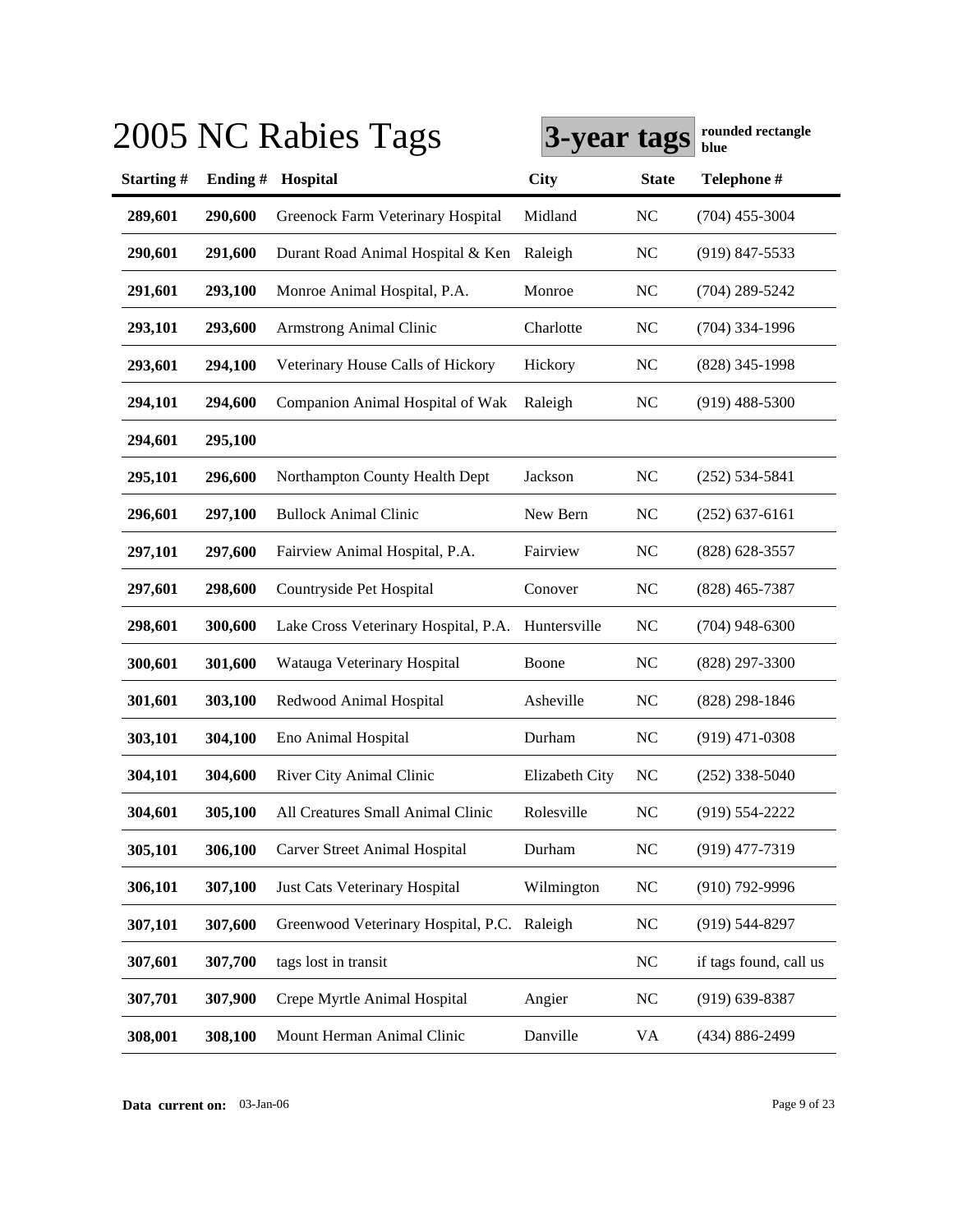|                  |         | 2005 NC Rabies Tags                          | 3-year tags           |              | rounded rectangle<br>blue |
|------------------|---------|----------------------------------------------|-----------------------|--------------|---------------------------|
| <b>Starting#</b> | Ending# | Hospital                                     | City                  | <b>State</b> | Telephone #               |
| 308,101          | 308,300 | Wilkinson Animal Hospital, P.A.              | Gastonia              | <b>NC</b>    | $(704)$ 824-9876          |
| 308,301          | 309,100 | Orange Co Animal Control                     | Hillsborough          | <b>NC</b>    | $(919)$ 245-2081          |
| 309,101          | 309,700 | <b>Creature Comforts Animal Hospital</b>     | Cary                  | <b>NC</b>    | $(919)$ 387-3435          |
| 309,701          | 311,000 | Newton Veterinary Clinic                     | Newton                | <b>NC</b>    | $(828)$ 464-5020          |
| 311,001          | 311,100 | All Walks of Life Mobile Vet. Servic         | <b>Willow Springs</b> | NC           | $(919) 567 - 2965$        |
| 311,101          | 311,800 | <b>James Landing Veterinary Hospital</b>     | Jamestown             | <b>NC</b>    | $(336) 852 - 9800$        |
| 311,801          | 311,900 | Paws & Claws Mobile Vet                      | Huntersville          | <b>NC</b>    | $(704)$ 779-4200          |
| 311,901          | 312,200 | North College Road Animal Hospital           | Wilmington            | <b>NC</b>    | $(910)$ 452-2273          |
| 312,201          | 313,000 | <b>Six Forks Animal Hospital</b>             | Raleigh               | <b>NC</b>    | $(919)$ 847-5854          |
| 313,001          | 313,100 | Holmes Mobile Veterinary Service             | <b>Banner Elk</b>     | NC           | $(828)$ 266-3959          |
| 313,101          | 313,700 | Fisher Veterinary Hospital, P.A.             | Raleigh               | <b>NC</b>    | $(919) 790 - 0412$        |
| 313,701          | 314,300 | Pet-Vet House Call Practice, P.A.            | Raleigh               | <b>NC</b>    | $(919) 676 - 3130$        |
| 314,301          | 315,700 | Timberlyne Animal Clinic, Inc.               | Chapel Hill           | <b>NC</b>    | $(919)$ 968-3047          |
| 315,701          | 316,500 | Mitchell Veterinary Clinic, P.A.             | <b>Spruce Pine</b>    | <b>NC</b>    | $(828)$ 765-6039          |
| 316,501          | 316,700 | All Creatures Pet Hospital                   | Stanley               | <b>NC</b>    | $(704)$ 263-1366          |
| 316,701          | 316,800 | Carolina Vet. Spec. Huntersville             | Huntersville          | <b>NC</b>    | $(704)$ 949-1100          |
| 316,801          | 317,000 | Southeast Community Animal Hospit Greensboro |                       | NC           | $(336)$ 674-1002          |
| 317,001          | 318,200 | Chatham Veterinary Service, P.A.             | Siler City            | $\rm NC$     | $(919) 742 - 4441$        |
| 318,201          | 318,600 | Commonwealth Animal Hospital                 | Charlotte             | NC           | $(704)$ 370-0767          |
| 318,601          | 319,300 | <b>Community Animal Hospital</b>             | Wendell               | NC           | $(919)$ 365-6302          |
| 319,301          | 319,500 | Springs Road Animal Hospital                 | Hickory               | NC           | $(828)$ 256-2151          |
| 319,501          | 320,100 | Cleveland School Animal Hospital             | Garner                | NC           | $(919) 662 - 7387$        |
| 320,101          | 320,200 | Gaston Veterinary Hospital Assoc., P         | Gastonia              | NC           | $(704)$ 864-5739          |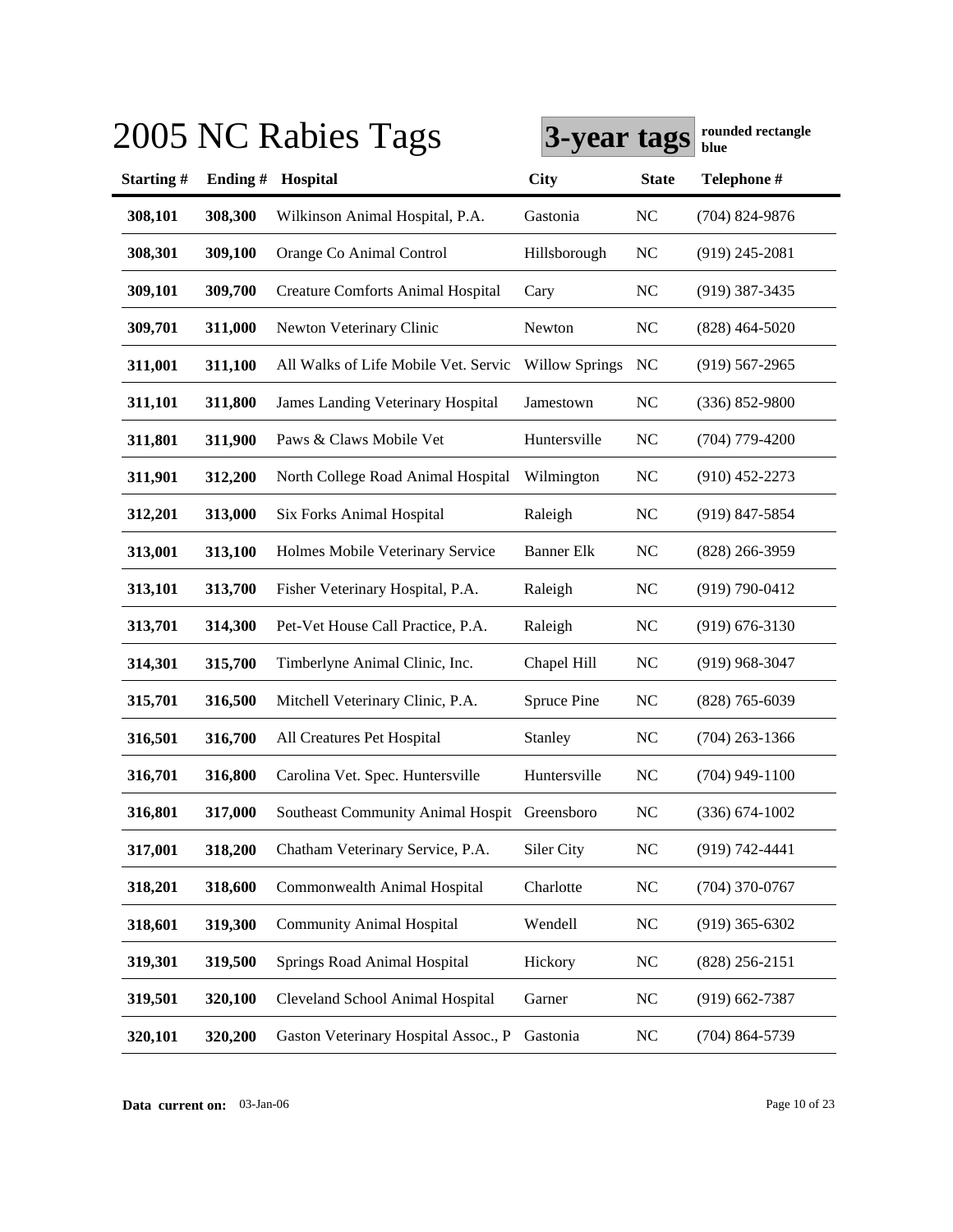|           |         | 2005 NC Rabies Tags                     | 3-year tags        |                | rounded rectangle<br>blue |
|-----------|---------|-----------------------------------------|--------------------|----------------|---------------------------|
| Starting# | Ending# | Hospital                                | <b>City</b>        | <b>State</b>   | Telephone #               |
| 320,201   | 320,800 | <b>Burlington Road Animal Hospital</b>  | Greensboro         | <b>NC</b>      | $(336)$ 375-3939          |
| 320,801   | 324,400 | North Wake Animal Hospital              | <b>Wake Forest</b> | <b>NC</b>      | $(919) 556 - 1121$        |
| 324,401   | 325,000 | <b>Weddington Animal Hospital</b>       | Matthews           | <b>NC</b>      | $(704)$ 847-8466          |
| 325,001   | 325,100 | Oriental Pet Clinic                     | Oriental           | <b>NC</b>      | $(252)$ 249-2775          |
| 325,101   | 325,500 | Caring Hearts Animal Hospital           | Matthews           | <b>NC</b>      | $(704)$ 893-2799          |
| 325,501   | 325,700 | Hilltop Animal Hospital                 | Fuquay-Varina      | <b>NC</b>      | $(919) 552 - 5232$        |
| 325,701   | 325,800 | Bar None Mobile Veterinary Service      | Clayton            | <b>NC</b>      | $(919)$ 772-9400          |
| 325,801   | 325,900 | Applewood Veterinary Hospital, P.A      | Dallas             | <b>NC</b>      | $(704)$ 922-0532          |
| 325,901   | 326,200 | West Cary Animal Hospital               | Cary               | <b>NC</b>      | $(919)$ 303-1611          |
| 326,201   | 327,800 | Animal Hospital of Kannapolis           | Kannapolis         | N <sub>C</sub> | $(704)$ 938-4606          |
| 327,801   | 328,700 | <b>Locust Animal Clinic</b>             | Locust             | <b>NC</b>      | $(704) 888 - 6590$        |
| 328,701   | 328,900 | <b>Coastal Animal Hospital</b>          | Kitty Hawk         | NC             | $(252)$ 261-3960          |
| 328,901   | 329,100 | Mobile Veter. Care of South Charlott    | Charlotte          | N <sub>C</sub> | $(704)$ 458-4928          |
| 329,101   | 329,800 | Academy Veterinary Hospital-Durha       | Durham             | N <sub>C</sub> | $(919) 688 - 6628$        |
| 329,801   | 331,000 | <b>Atrium Animal Hospital</b>           | Charlotte          | NC             | $(704)$ 542-2000          |
| 331,001   | 331,700 | Wayne County Animal Control             | Goldsboro          | N <sub>C</sub> | $(919) 731 - 1439$        |
| 331,701   | 332,000 | <b>Butner Veterinary Clinic</b>         | <b>Butner</b>      | NC             | $(919)$ 575-6210          |
| 332,001   | 332,100 | NCSU, CVM, Lab Animal Resources Raleigh |                    | NC             | $(919) 513 - 6280$        |
| 332,101   | 332,200 | Clarksville Veterinary Clinic           | Clarksville        | VA             | $(434)$ 374-0166          |
| 332,201   | 332,300 | Brandywine Equine Clinic                | Apex               | NC             | $(919)$ 362-1345          |
| 332,301   | 332,500 | Dr. Kate's Mobile Veterinary Practic    | Raleigh            | NC             | $(919) 832 - 2000$        |
| 332,501   | 333,200 | Wellington Animal Hospital              | Cary               | NC             | $(919) 851 - 7475$        |
| 333,201   | 334,400 | X-Way Road Animal Hospital              | Laurinburg         | NC             | $(910)$ 276-5300          |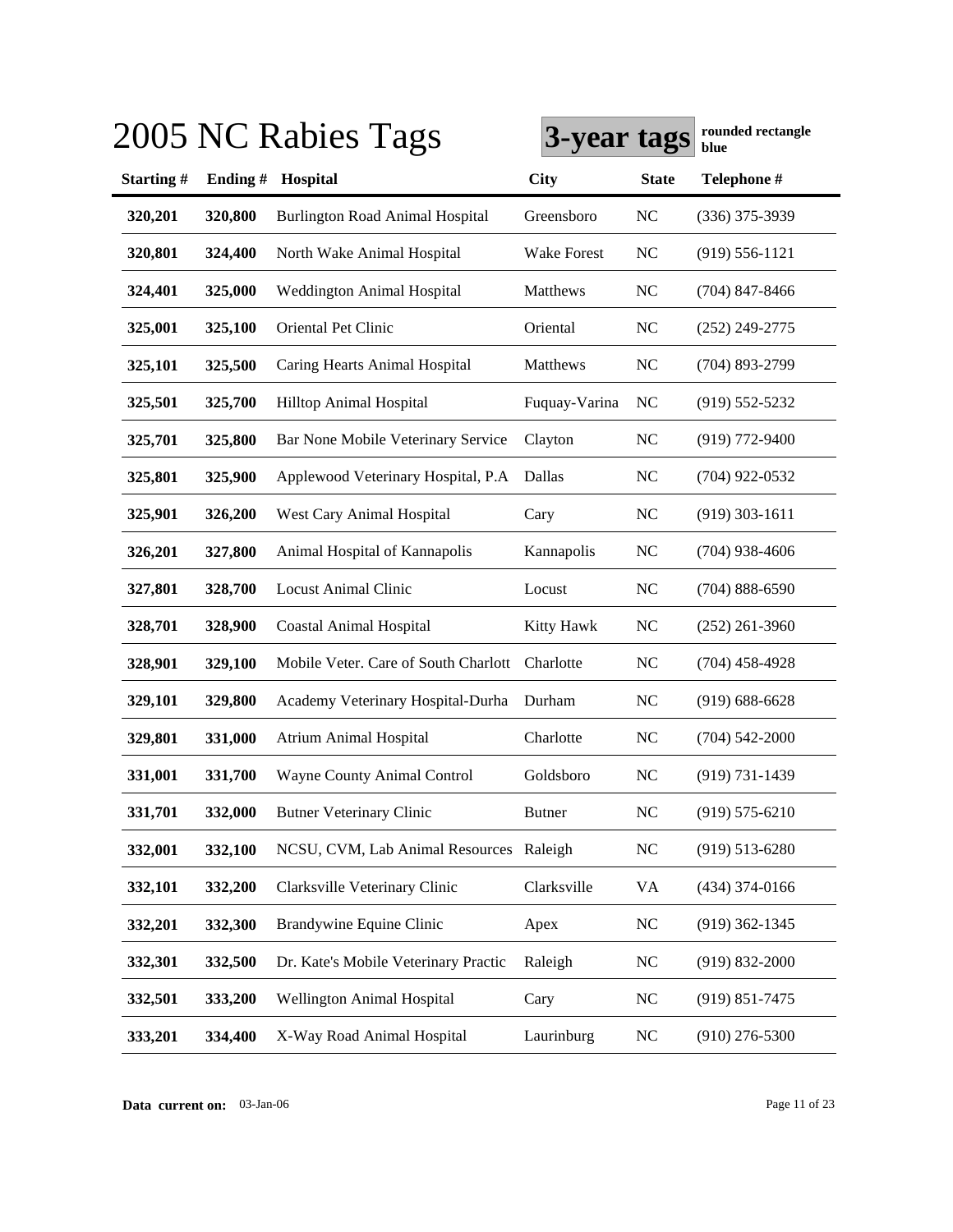|                  |         | 2005 NC Rabies Tags                       | 3-year tags           |              | rounded rectangle<br>blue |
|------------------|---------|-------------------------------------------|-----------------------|--------------|---------------------------|
| <b>Starting#</b> | Ending# | Hospital                                  | <b>City</b>           | <b>State</b> | Telephone #               |
| 334,401          | 334,500 | <b>Healing Springs Animal Hospital</b>    | Galax                 | VA           | $(276)$ 236-5103          |
| 334,501          | 334,700 | <b>Carteret Animal Hospital</b>           | Beaufort              | <b>NC</b>    | $(252)$ 728-7600          |
| 334,701          | 334,800 | Large Animal Health Services, Inc.        | Asheboro              | <b>NC</b>    | $(336)$ 629-8910          |
| 334,801          | 335,400 | tags lost in transit                      |                       | <b>NC</b>    | if tags found, call us    |
| 335,401          | 337,500 | Ashe Animal Clinic                        | Jefferson             | <b>NC</b>    | $(336)$ 246-2341          |
| 337,501          | 338,700 | Cornwallis Road Animal Hospital           | Durham                | <b>NC</b>    | $(919)$ 489-9194          |
| 338,701          | 339,400 | Falconbridge Animal Hospital              | Chapel Hill           | <b>NC</b>    | $(919)$ 403-5591          |
| 339,401          | 339,800 | Banfield Pet Hospital Jacksonville #      | Jacksonville          | <b>NC</b>    | $(910)$ 938-1627          |
| 339,801          | 340,500 | Greater Charlotte Mobile Veterinary       | Charlotte             | <b>NC</b>    | $(704)$ 522-0677          |
| 340,501          | 340,800 | Banfield Pet Hospital- Wake Forest        | Wake Forest           | <b>NC</b>    | $(919) 562 - 3852$        |
| 340,801          | 341,000 | Banfield Pet Hospital #1095               | Mooresville           | <b>NC</b>    | $(704)$ 799-3812          |
| 341,001          | 341,300 | Catawba Heights Animal Hospital           | Belmont               | <b>NC</b>    | $(704)$ 827-0616          |
| 341,301          | 341,900 | Mid-Way Veterinary Clinic                 | <b>Bear Creek</b>     | <b>NC</b>    | $(919)$ 837-2904          |
| 341,901          | 342,100 | Berkeley Veterinary Clinic                | Goldsboro             | <b>NC</b>    | $(919)$ 778-5398          |
| 342,101          | 342,200 | Carolina Equine Clinic                    | <b>Southern Pines</b> | NC           | $(910)$ 692-8680          |
| 342,201          | 344,000 | Vets for Pets Animal Hospital of Dun Dunn |                       | <b>NC</b>    | $(910) 892 - 3540$        |
| 344,001          | 344,600 | McDowell Veterinary Clinic                | Marion                | NC           | $(828)$ 652-8471          |
| 344,601          | 344,700 | Linda East, DVM                           | Greensboro            | $\rm NC$     | $(336)$ 218-0853          |
| 344,701          | 344,900 | Richard D. Kirkman, D.V.M.                | Siler City            | $\rm NC$     | $(919) 742 - 5500$        |
| 344,901          | 345,000 | Southern Pines Equine Associates          | <b>Southern Pines</b> | $\rm NC$     | $(910) 692 - 8640$        |
| 345,001          | 345,800 | Sandhill Veterinary Hospital              | <b>Southern Pines</b> | $\rm NC$     | $(910)$ 692-3551          |
| 345,801          | 346,200 | Animal Kingdom Veterinary Hospita         | Cary                  | NC           | $(919)$ 460-9111          |
| 346,201          | 346,600 | Veterinary Express Mobile Clinic          | Raleigh               | NC           | $(919)$ 577-2243          |

**Data current on:** 03-Jan-06 Page 12 of 23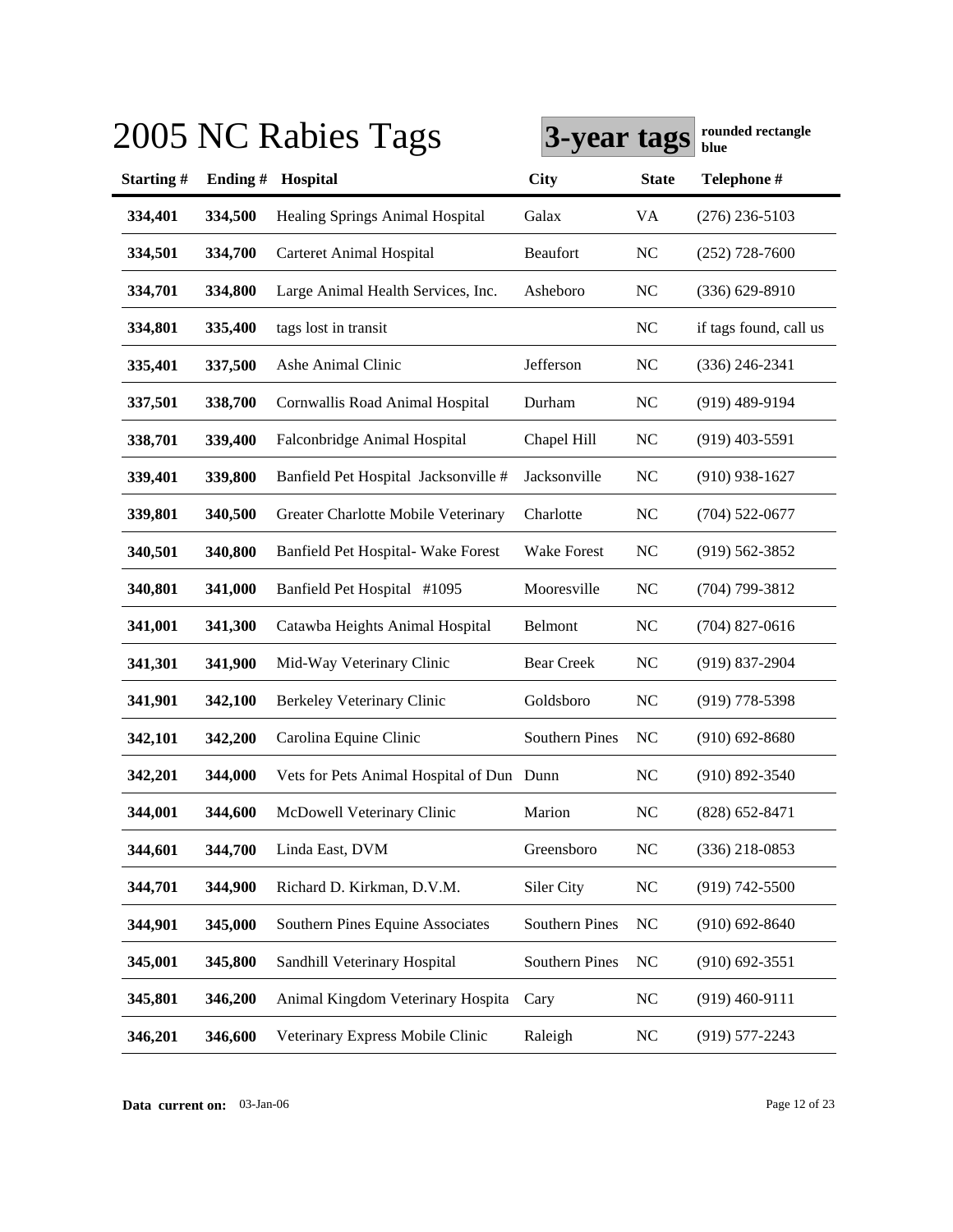|           |         | 2005 NC Rabies Tags                            | 3-year tags   |                | rounded rectangle<br>blue |
|-----------|---------|------------------------------------------------|---------------|----------------|---------------------------|
| Starting# | Ending# | Hospital                                       | <b>City</b>   | <b>State</b>   | Telephone #               |
| 346,601   | 346,700 | After Hours Animal Emergency Clini Raleigh     |               | <b>NC</b>      | $(919) 781 - 5145$        |
| 346,701   | 346,900 | Warrenton Animal Clinic                        | Warrenton     | <b>NC</b>      | $(252)$ 257-0737          |
| 346,901   | 347,100 | Cozy Cat Veterinary Hospital                   | Raleigh       | <b>NC</b>      | $(919) 571 - 9007$        |
| 347,101   | 347,500 | The Carolinas Animal Hospital                  | Charlotte     | <b>NC</b>      | $(704) 588 - 9788$        |
| 347,501   | 348,300 | Cary Veterinary Hospital                       | Cary          | <b>NC</b>      | $(919)$ 469-0947          |
| 348,301   | 348,600 | Freer Animal Hospital                          | Mt. Airy      | <b>NC</b>      | $(336) 786 - 5197$        |
| 348,601   | 348,900 | <b>Stanly Animal Clinic</b>                    | New London    | <b>NC</b>      | $(704)$ 982-8611          |
| 348,901   | 350,300 | Porters Neck Veterinary Hospital               | Wilmington    | <b>NC</b>      | $(910) 686 - 6297$        |
| 350,301   | 350,400 | The Nicks Road Veterinary Clinic               | Mebane        | <b>NC</b>      | $(919)$ 304-2337          |
| 350,401   | 350,500 | <b>UNC-Chapel Hill</b>                         | Chapel Hill   | <b>NC</b>      | $(919)$ 966-2906          |
| 350,501   | 350,700 | Large Animal Medicine and Surgery,             | Salisbury     | <b>NC</b>      | $(704)$ 637-0546          |
| 350,701   | 350,800 | <b>Burlington Animal Shelter/Adoption</b>      | Haw River     | <b>NC</b>      | $(336)$ 578-0343          |
| 350,801   | 351,600 | Academy East Veterinary Hospital               | Fuquay-Varina | <b>NC</b>      | $(919) 552 - 1040$        |
| 351,601   | 352,400 | Banfield Pet Hospital Matthews #40             | Matthews      | <b>NC</b>      | $(704)$ 847-7001          |
| 352,401   | 353,700 | Morganton Animal Clinic                        | Morganton     | N <sub>C</sub> | $(828)$ 433-9265          |
| 353,701   | 354,500 | <b>Fuquay Veterinary Hospital</b>              | Fuquay-Varina | NC             | $(919)$ 552-7200          |
| 354,501   | 354,700 | Close Calls, PLLC                              | Raleigh       | NC             | $(919)$ 749-3590          |
| 354,701   | 354,800 | Lineberger Veterinary Hospital                 | Gastonia      | NC             | $(704)$ 824-8451          |
| 354,801   | 356,600 | SouthPark Animal Hospital                      | Charlotte     | NC             | $(704)$ 523-3457          |
| 356,601   | 357,300 | Lake Pine Animal Hospital                      | Apex          | NC             | $(919)$ 380-1157          |
| 357,301   | 357,400 | Healthy Pets Mobile Vet                        | Raleigh       | NC             | $(919)$ 329-7387          |
| 357,401   | 357,500 | After Hours Veterinary Emergency C Greensboro  |               | NC             | $(336) 851 - 1990$        |
| 357,501   | 357,800 | Asheville Veterinary House Call Offi Asheville |               | NC             | $(828)$ 254-2221          |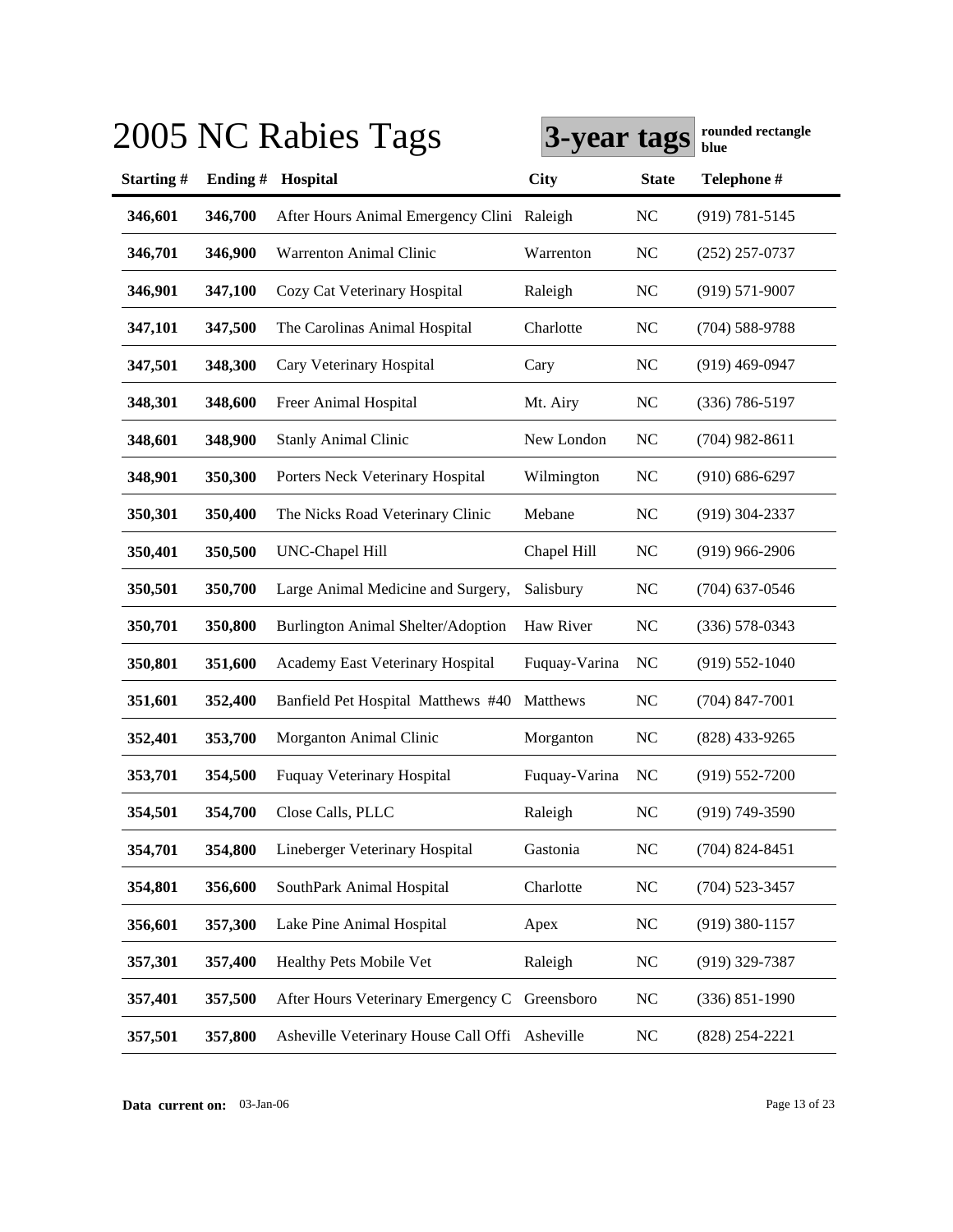|           |         | 2005 NC Rabies Tags                  | 3-year tags  |              | rounded rectangle<br>blue |
|-----------|---------|--------------------------------------|--------------|--------------|---------------------------|
| Starting# | Ending# | Hospital                             | <b>City</b>  | <b>State</b> | Telephone #               |
| 357,801   | 357,900 | <b>Livestock Veterinary Services</b> | Kinston      | <b>NC</b>    | $(252)$ 527-4960          |
| 357,901   | 358,500 | Cumberland Animal Hospital, P.A.     | Fayetteville | <b>NC</b>    | $(910)$ 822-3337          |
| 358,501   | 359,200 | Armadale Animal Hospital             | Raleigh      | <b>NC</b>    | $(919) 518 - 1744$        |
| 359,201   | 359,800 | Woodlawn Animal Hospital, P.A.       | Charlotte    | <b>NC</b>    | $(704)$ 523-3576          |
| 359,801   | 360,400 | Mebane Pet Clinic                    | Mebane       | <b>NC</b>    | $(919)$ 304-5200          |
| 360,401   | 361,200 | Archdale Animal Hospital, P.A.       | Charlotte    | <b>NC</b>    | $(704)$ 552-2333          |
| 361,201   | 361,600 | Mitchell Mill Animal Hospital        | Raleigh      | <b>NC</b>    | $(919)$ 266-8177          |
| 361,601   | 361,700 | Greene County Health Dept            | Snow Hill    | <b>NC</b>    | $(252)$ 747-8183          |
| 361,701   | 361,800 | Carolina Cat Clinic                  | Gastonia     | <b>NC</b>    | $(704)$ 865-5554          |
| 361,801   | 362,400 | Dr. Bradlers' Animal House Calls     | Hampstead    | <b>NC</b>    | $(910) 686 - 4806$        |
| 362,401   | 362,500 | Animal Medical Clinic of South Bost  | South Boston | VA           | $(434)575 - 0034$         |
| 362,501   | 362,600 | Flat River Veterinary Hospital       | Rougemont    | <b>NC</b>    | $(919)$ 477-4210          |
| 362,601   | 362,700 | Veterinary Spec Hospital of the Caro | Cary         | <b>NC</b>    | $(919)$ 233-4911          |
| 362,701   | 362,800 | Phillips Animal Medical Hospital     | Gastonia     | <b>NC</b>    | $(704)$ 867-3514          |
| 362,801   | 363,000 | Eastern Equine Veterinary Clinic     | Walstonburg  | <b>NC</b>    | $(252)$ 753-3162          |
| 363,001   | 363,200 | <b>Crestview Veterinary Hospital</b> | Marion       | <b>NC</b>    | $(828) 659 - 2060$        |
| 363,201   | 363,800 | Foothills Mobile Veterinary Service  | Marion       | <b>NC</b>    | (828) 738-3883            |
| 363,801   | 366,200 | Pamlico Animal Hospital, P.A.        | Washington   | <b>NC</b>    | $(252)$ 946-2834          |
| 366,201   | 366,400 | Banfield Pet Hospital #600           | Durham       | <b>NC</b>    | $(919)$ 402-8801          |
| 366,401   | 366,500 | Karen Jordan, DVM Large An. Vet.     | Siler City   | <b>NC</b>    | $(919)$ 663-5996          |
| 366,501   | 367,900 | Piedmont Veterinary Clinic           | Mebane       | <b>NC</b>    | $(919) 563 - 6080$        |
| 367,901   | 368,300 | <b>Bridges Mobile Services</b>       | Grover       | <b>NC</b>    | (704) 937-3300            |
| 368,301   | 368,900 | Pleasant Garden Animal Hospital      | Greensboro   | <b>NC</b>    | $(336)$ 273-9659          |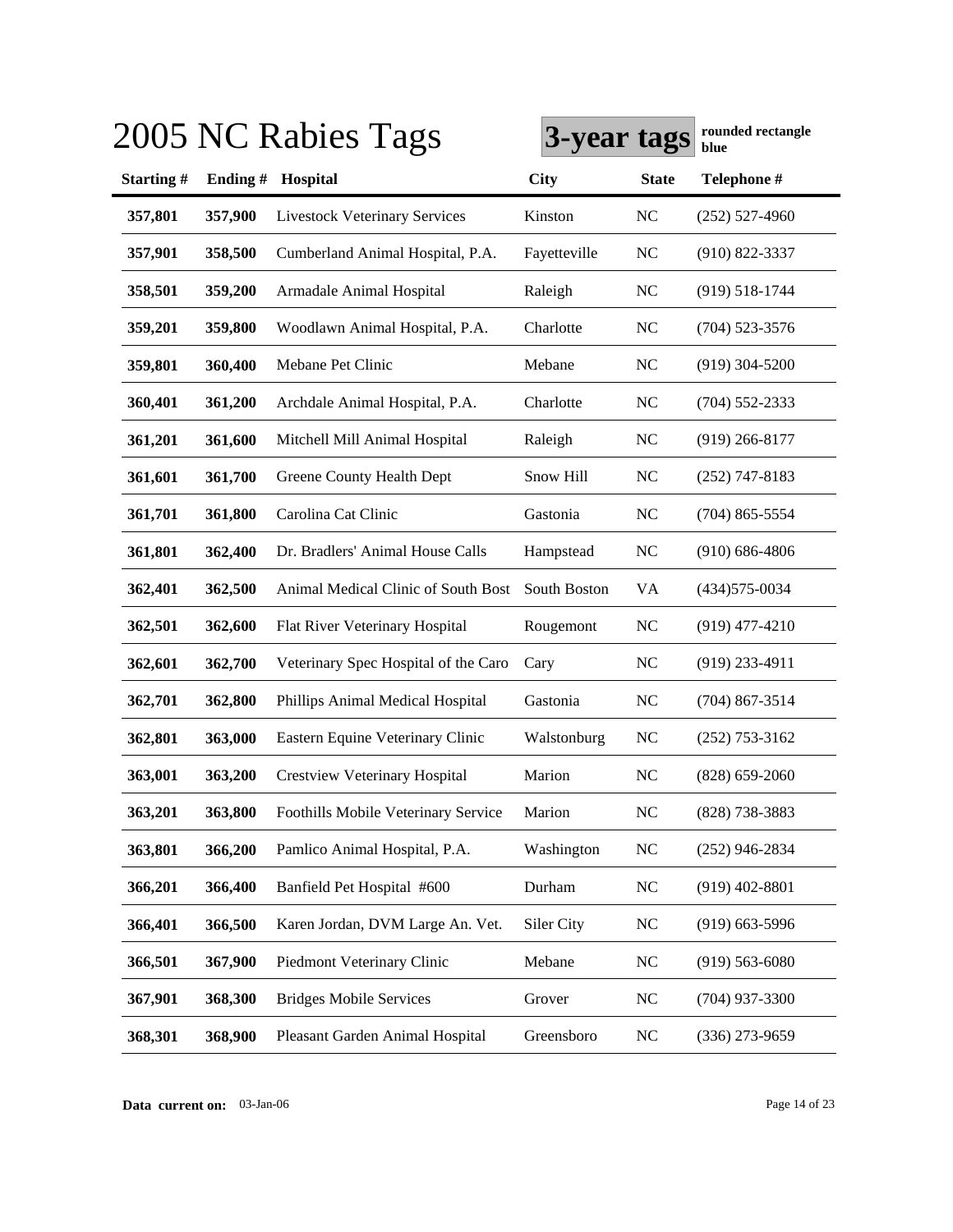|                  |         | 2005 NC Rabies Tags                             | 3-year tags          |                | rounded rectangle<br>blue |
|------------------|---------|-------------------------------------------------|----------------------|----------------|---------------------------|
| <b>Starting#</b> | Ending# | Hospital                                        | <b>City</b>          | <b>State</b>   | Telephone #               |
| 368,901          | 369,100 | House Call Practice For Pets                    | Raleigh              | <b>NC</b>      | $(919) 874 - 7406$        |
| 369,101          | 369,300 | Mountain Laurel Mobile Vet. Service Lenoir      |                      | <b>NC</b>      | $(828)$ 758-7860          |
| 369,301          | 369,500 | Tabbs Creek Animal Hospital                     | Oxford               | <b>NC</b>      | $(919) 690 - 0024$        |
| 369,501          | 370,600 | Alexander Co. Veterinary Services, P            | Taylorsville         | <b>NC</b>      | $(828)$ 632-8742          |
| 370,601          | 370,700 | Mobile Large Animal Veterinary Ser              | Cornelius            | <b>NC</b>      | $(704)$ 895-8820          |
| 370,701          | 371,500 | Hight Veterinary Hospital, P.A.                 | Charlotte            | <b>NC</b>      | $(704)$ 595-9377          |
| 371,501          | 371,800 | Animal Care Clinic of Laurinburg                | Laurinburg           | N <sub>C</sub> | $(910)$ 277-7231          |
| 371,801          | 371,900 | Brentwood Veterinary Center, P.A.               | Wilson               | <b>NC</b>      | $(252)$ 243-6252          |
| 371,901          | 373,500 | Banfield Pet Hospital Garner #597               | Garner               | N <sub>C</sub> | $(919)$ 661-1926          |
| 373,501          | 373,700 | Latitude 36 Mobile Veterinary Servic            | <b>Walnut Cove</b>   | <b>NC</b>      | $(336) 593 - 5422$        |
| 373,701          | 373,900 | Lexington Large Animal Medicine &               | Lexington            | N <sub>C</sub> | $(336)$ 787-4901          |
| 373,901          | 374,000 | Sherri Harrison, DVM                            | Wake Forest          | N <sub>C</sub> | $(919)$ 427-9247          |
| 374,001          | 374,300 | South Robeson Veterinary Clinic                 | Fairmont             | N <sub>C</sub> | $(910)$ 628-7178          |
| 374,301          | 375,500 | Piper Glen Animal Hospital                      | Charlotte            | N <sub>C</sub> | $(704) 541 - 7171$        |
| 375,501          | 375,900 | Hemlock Bluffs Animal Hospital                  | Cary                 | N <sub>C</sub> | $(919)$ 362-1223          |
| 375,901          | 376,000 | The Veterinary Hosp. of Pleasant Gar Greensboro |                      | <b>NC</b>      | $(336)$ 676-8387          |
| 376,001          | 376,100 | Statesville Bovine & Equine Clinic              | Statesville          | NC             | $(704)$ 873-1743          |
| 376,101          | 376,300 | Institute Mobile Veterinary Service             | La Grange            | $\rm NC$       | $(252) 566 - 5041$        |
| 376,301          | 378,200 | Viewmont Animal Clinic                          | Hickory              | $\rm NC$       | (828) 328-2448            |
| 378,201          | 378,800 | Poplar Animal Hospital                          | Concord              | $\rm NC$       | $(704)$ 795-7200          |
| 378,801          | 379,100 | Dickson Animal Clinic, P.A.                     | Gastonia             | NC             | $(704)$ 824-9160          |
| 379,101          | 379,400 | The Pet Hospital                                | <b>Bessemer City</b> | 28             | $(704)$ 629-5390          |
| 379,401          | 380,000 | All Pets Animal Hospital of Sneads F            | <b>Sneads Ferry</b>  | <b>NC</b>      | $(910)$ 327-1100          |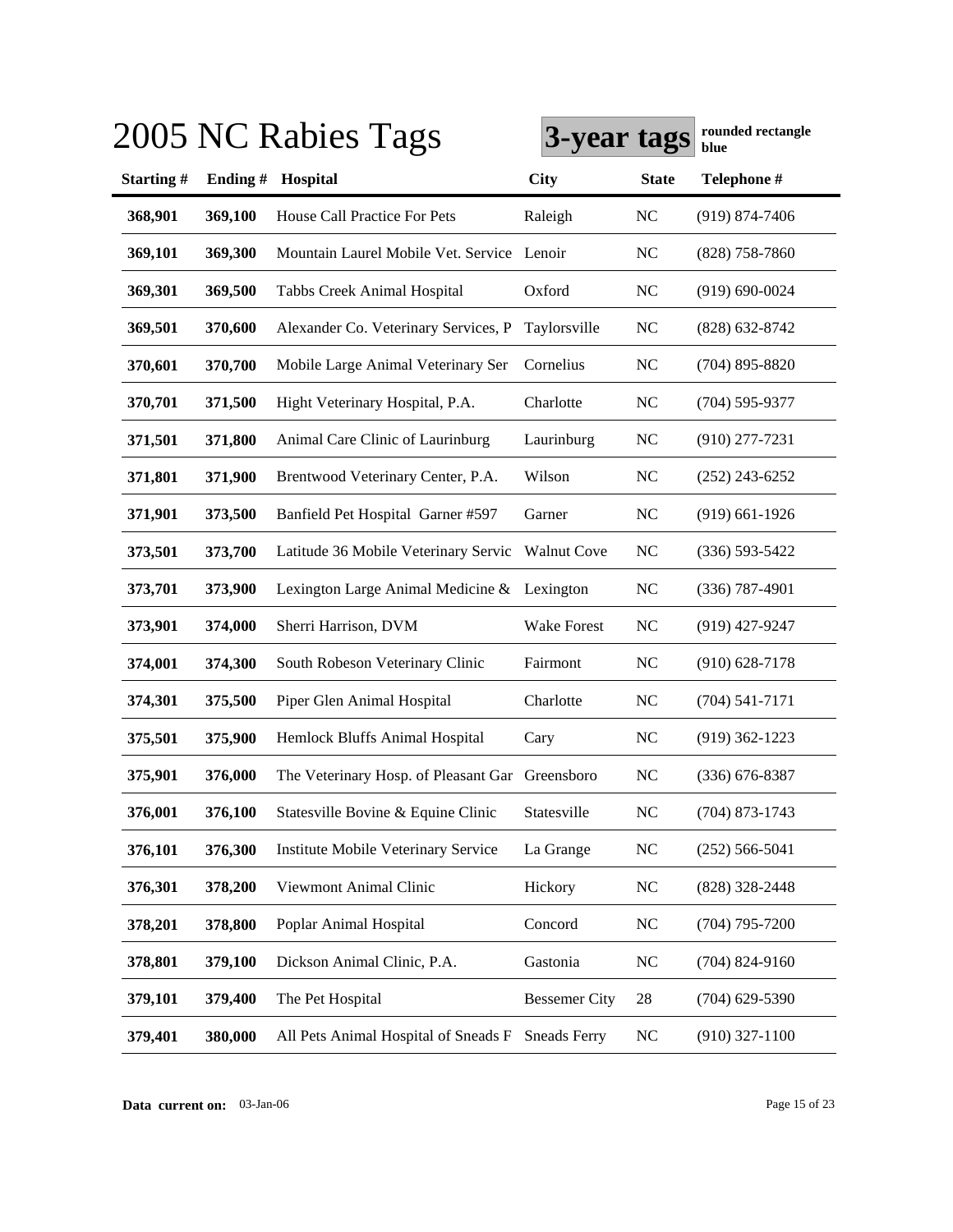|           |         | 2005 NC Rabies Tags                    | 3-year tags       |                | rounded rectangle<br>blue |
|-----------|---------|----------------------------------------|-------------------|----------------|---------------------------|
| Starting# | Ending# | Hospital                               | <b>City</b>       | <b>State</b>   | Telephone #               |
| 380,001   | 381,600 | Magnolia Animal Hospital               | Raleigh           | N <sub>C</sub> | $(919) 873 - 9190$        |
| 381,601   | 382,800 | Banfield Pet Hospital-Brier Creek #    | Raleigh           | <b>NC</b>      | $(919) 806 - 2960$        |
| 382,801   | 382,900 | Pet Overpopulation Patrol              | Chapel Hill       | N <sub>C</sub> | $(919)$ 942-2250          |
| 382,901   | 383,300 | Jordan Lake Animal Hospital            | Pittsboro         | N <sub>C</sub> | $(919)$ 542-5424          |
| 383,301   | 383,500 | Moyock Animal Hospital                 | Moyock            | N <sub>C</sub> | $(252)$ 435-2250          |
| 383,501   | 383,700 | O'Hara Veterinary Clinic               | Charlotte         | N <sub>C</sub> | $(704)$ 372-2537          |
| 383,701   | 384,100 | Oak Park-Creedmoor Road Veterinar      | Raleigh           | <b>NC</b>      | $(919) 781 - 0696$        |
| 384,101   | 385,200 | Parkwood Animal Hospital               | Durham            | N <sub>C</sub> | $(919) 544 - 7711$        |
| 385,201   | 385,300 | Greystone Animal Hospital              | Raleigh           | N <sub>C</sub> | $(919) 676 - 1711$        |
| 385,301   | 386,000 | Lake Wheeler Veterinary Hospital       | Raleigh           | N <sub>C</sub> | $(919) 829 - 5511$        |
| 386,001   | 386,100 | Whispering Waters Animal Care/Mo       | Boone             | <b>NC</b>      | $(828)$ 264-8077          |
| 386,101   | 386,200 | Humane Society of Concord/Greater      | Concord           | N <sub>C</sub> | $(704) 782 - 9416$        |
| 386,201   | 386,600 | Veterinary Home Services               | Raleigh           | N <sub>C</sub> | $(919)$ 847-2255          |
| 386,601   | 388,600 | Apex Veterinary Hospital, Equine, P.   | Apex              | N <sub>C</sub> | $(919)$ 362-8878          |
| 388,601   | 388,700 | Safe Haven for Cats, attn: Dr. Pethic  | Raleigh           | N <sub>C</sub> | $(919) 872 - 1128$        |
| 388,701   | 388,900 | Banfield Pet Hospital of Apex #602     | Apex              | <b>NC</b>      | $(919)$ 387-0954          |
| 388,901   | 389,300 | Roxboro Road Veterinary Hospital       | Durham            | NC             | $(919)$ 477-9711          |
| 389,301   | 389,500 | Veterinary Housecalls/Mobile Care      | Charlotte         | NC             | $(704)$ 523-5534          |
| 389,501   | 389,600 | Katherine DeVore, D.V.M.               | <b>High Point</b> | $\rm NC$       | $(336)$ 431-0038          |
| 389,601   | 390,200 | Four Paws Animal Clinic, Inc.          | Chapel Hill       | NC             | $(919)$ 942-1788          |
| 390,201   | 390,400 | Charles E. Loops, DVM                  | Pittsboro         | $\rm NC$       | $(919) 542 - 0442$        |
| 390,401   | 391,700 | <b>Cornerstone Veterinary Hospital</b> | Cary              | NC             | $(919)$ 319-1555          |
| 391,701   | 392,200 | <b>Gandy Animal Hospital</b>           | Rockingham        | $\rm NC$       | $(910)$ 997-2518          |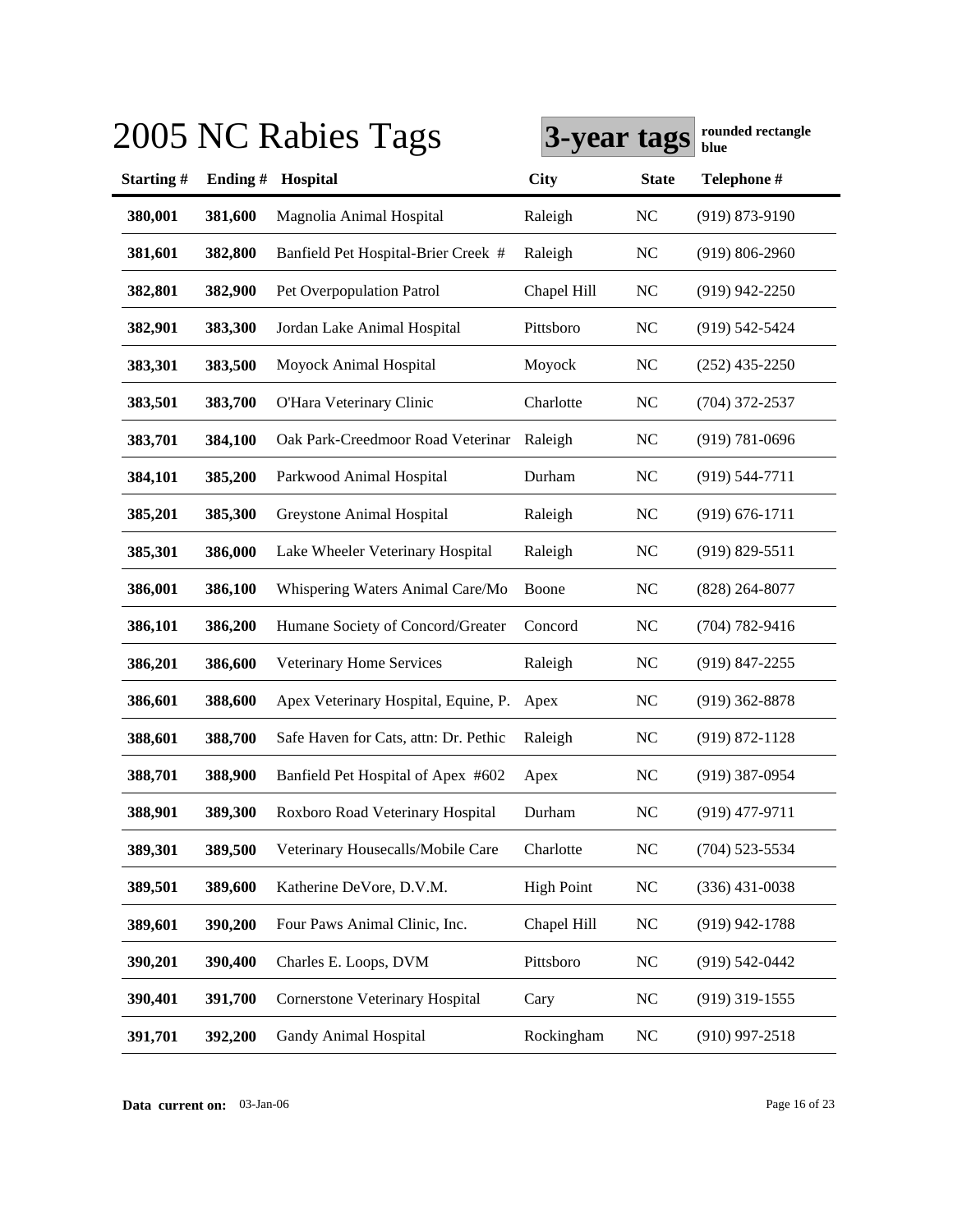|           |         | 2005 NC Rabies Tags                      | 3-year tags          |                | rounded rectangle<br>blue |
|-----------|---------|------------------------------------------|----------------------|----------------|---------------------------|
| Starting# | Ending# | Hospital                                 | <b>City</b>          | <b>State</b>   | Telephone #               |
| 392,201   | 393,100 | <b>Plantation Animal Hospital</b>        | Matthews             | NC             | $(704)$ 841-2225          |
| 393,101   | 393,400 | Western Wake Veterinary Service          | Apex                 | NC             | $(919)$ 362-1344          |
| 393,401   | 393,500 | The Oaks Veterinary Clinic               | Smithfield           | VA             | $(757)$ 357-2324          |
| 393,501   | 394,100 | Banfield Pet Hospital #414               | <b>Winston Salem</b> | N <sub>C</sub> | $(336)$ 377-3026          |
| 394,101   | 394,300 | <b>Tysor Veterinary Clinic</b>           | Siler City           | <b>NC</b>      | $(919) 742 - 3646$        |
| 394,301   | 394,400 | Ross Prezant, DVM                        | Weaverville          | <b>NC</b>      | $(828)$ 645-6643          |
| 394,401   | 394,500 | Mobile Vet Service                       | Raleigh              | <b>NC</b>      | $(919)$ 413-2956          |
| 394,501   | 394,600 | <b>Branch Mobile Veterinary Practice</b> | Clayton              | NC             | $(919)$ 303-3097          |
| 394,601   | 394,700 | Humane Society of Catawba County         | Hickory              | <b>NC</b>      | (828) 327-3878            |
| 394,701   | 394,800 | <b>Triangle PETS</b>                     | Durham               | <b>NC</b>      | $(919)$ 489-0615          |
| 394,801   | 396,300 | Polk County Animal Control               | Columbus             | <b>NC</b>      | $(828) 894 - 3001$        |
| 396,301   | 396,800 | Heartwood Animal Hospital                | Youngsville          | <b>NC</b>      | $(919) 570 - 9311$        |
| 396,801   | 396,900 | Kindness Mobile Spay-Neuter Clinic       | Maysville            | <b>NC</b>      | $(252)$ 422-6770          |
| 396,901   | 397,500 | Dixie Trail Animal Clinic, Inc.          | Raleigh              | N <sub>C</sub> | $(919) 781 - 5977$        |
| 397,501   | 398,000 | <b>Plantation Animal Hospital</b>        | Clayton              | <b>NC</b>      | $(919)$ 359-9977          |
| 398,001   | 398,100 | Westbrook Animal Hospital                | Burlington           | N <sub>C</sub> | $(336) 584 - 9978$        |
| 398,101   | 398,500 | Ambassador Animal Hospital               | Greensboro           | N <sub>C</sub> | $(336)$ 379-1227          |
| 398,501   | 399,500 | Keel's Critter Mobile Service            | Robersonville        | $NC$           | $(252)$ 795-7172          |
| 399,501   | 399,600 | Equine Express Mobile Veterinary S       | New Bern             | NC             | $(252)$ 633-5205          |
| 399,601   | 399,700 | Nature Veterinary Center                 | South Hill           | VA             | $(434)$ 447-3553          |
| 399,701   | 399,800 | Heritage Animal Hospital                 | Wake Forest          | NC             | $(919)$ 453-1112          |
| 399,801   | 399,900 | <b>Tysor Veterinary Clinic</b>           | Siler City           | <b>NC</b>      | (919) 742-3646            |
| 399,901   | 400,400 | Spring Creek Animal Hospital             | Goldsboro            | $\rm NC$       | $(919)$ 778-4260          |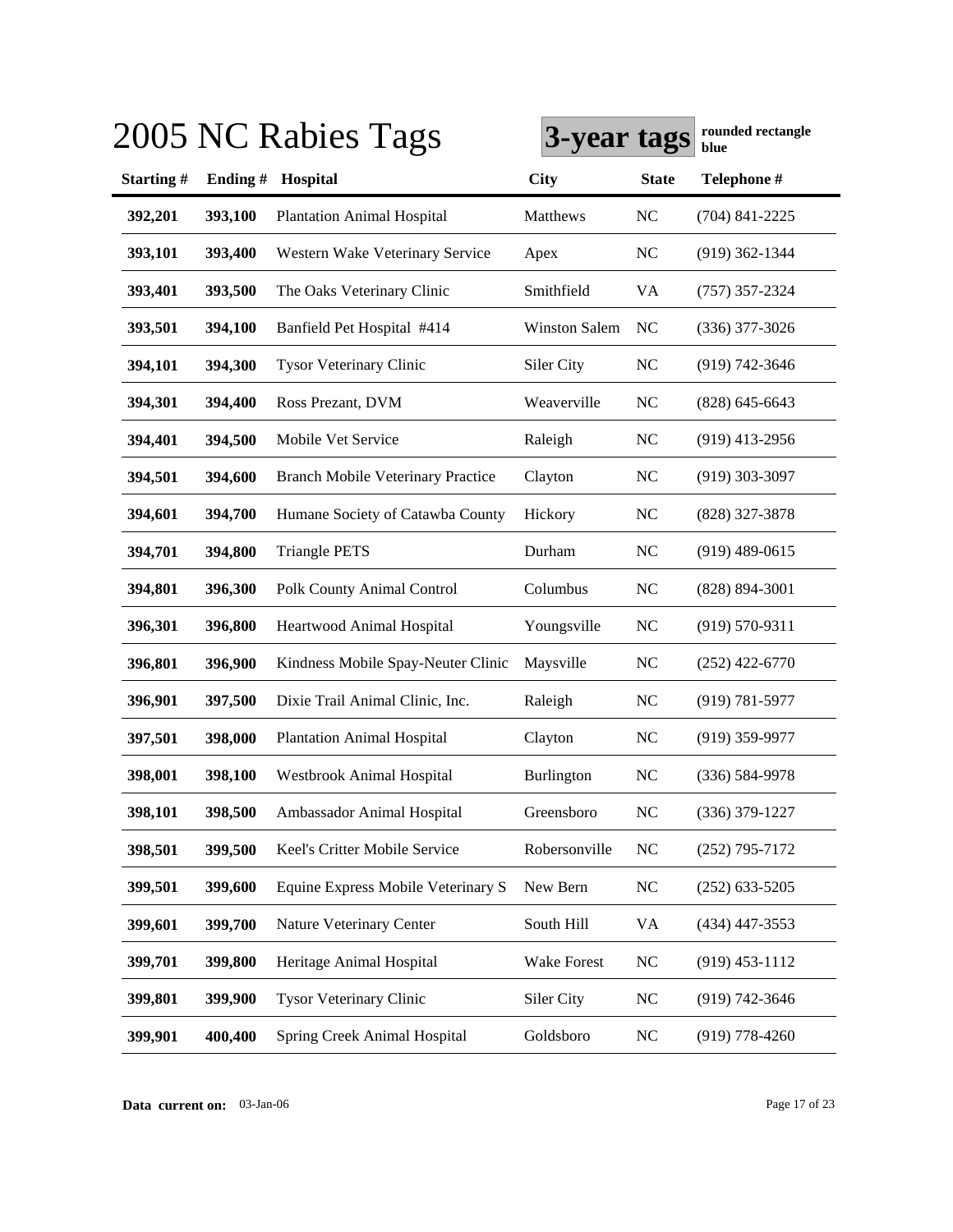|           |         | 2005 NC Rabies Tags                       | 3-year tags        |                | rounded rectangle<br>blue |
|-----------|---------|-------------------------------------------|--------------------|----------------|---------------------------|
| Starting# | Ending# | Hospital                                  | <b>City</b>        | <b>State</b>   | Telephone #               |
| 400,401   | 400,500 | Second Chance Pet Adoptions               | Raleigh            | NC             | $(919) 851 - 8401$        |
| 400,501   | 400,600 | Maiden Equine Hospital                    | Maiden             | <b>NC</b>      | $(828)$ 428-8093          |
| 400,601   | 401,000 | Heritage Animal Hospital                  | <b>Wake Forest</b> | <b>NC</b>      | $(919)$ 453-1112          |
| 401,001   | 401,800 | Banfield Pet Hospital #412                | Greensboro         | <b>NC</b>      | $(336) 852 - 6121$        |
| 401,801   | 402,600 | Banfield Pet Hospital #413                | Greensboro         | <b>NC</b>      | $(336)$ 545-8333          |
| 402,601   | 402,900 | Wellness Office & Prev Care               | Jacksonville       | <b>NC</b>      | $(910)$ 330-0481          |
| 402,901   | 403,000 | Dr. James H. Rogers                       | Statesville        | <b>NC</b>      | $(704)$ 876-1933          |
| 403,001   | 403,200 | <b>ABEVET</b>                             | Pittsboro          | N <sub>C</sub> | $(919)$ 933-8680          |
| 403,201   | 403,500 | Vets for Pets Animal Hospital of Dun Dunn |                    | <b>NC</b>      | $(910) 892 - 3540$        |
| 403,501   | 403,700 | Crepe Myrtle Animal Hospital              | Angier             | <b>NC</b>      | $(919)$ 639-8387          |
| 403,701   | 403,800 | Ghiloni Mobile Vet Service                | Raleigh            | <b>NC</b>      | $(919)$ 212-0026          |
| 403,801   | 404,100 | Banfield Pet Hospital of Cary #595        | Cary               | <b>NC</b>      | $(919) 858 - 8450$        |
| 404,101   | 404,600 | Gandy Animal Hospital                     | Rockingham         | <b>NC</b>      | $(910)$ 997-2518          |
| 404,601   | 405,100 | Asheville Humane Society                  | Asheville          | <b>NC</b>      | $(828)$ 253-6807          |
| 405,101   | 405,200 | Flat River Veterinary Hospital            | Rougemont          | N <sub>C</sub> | $(919)$ 477-4210          |
| 405,201   | 405,400 | Weirick Mobile Veterinary Service         | Greensboro         | <b>NC</b>      | $(336)$ 340-8686          |
| 405,401   | 405,600 | Pet Overpopulation Patrol                 | Chapel Hill        | NC             | $(919)$ 942-2250          |
| 405,601   | 405,800 | Pineville Animal Hospital                 | Pineville          | <b>NC</b>      | $(704)$ 552-2005          |
| 405,801   | 405,900 | Riverbend Swine Consulting, PC            | Goldsboro          | NC             | $(919) 734 - 3026$        |
| 405,901   | 406,000 | Feldman, Donald (Consultant)              | Durham             | NC             | $(919)$ 489-7039          |
| 406,001   | 406,100 | Mobile Large Animal Veterinary Ser        | Cornelius          | NC             | $(704)$ 895-8820          |
| 406,101   | 406,400 | <b>Southport Animal Hospital</b>          | Southport          | NC             | $(910)$ 457-5051          |
| 406,101   | 406,400 | Banfield Pet Hospital- Wake Forest        | Wake Forest        | $\rm NC$       | $(919) 562 - 3852$        |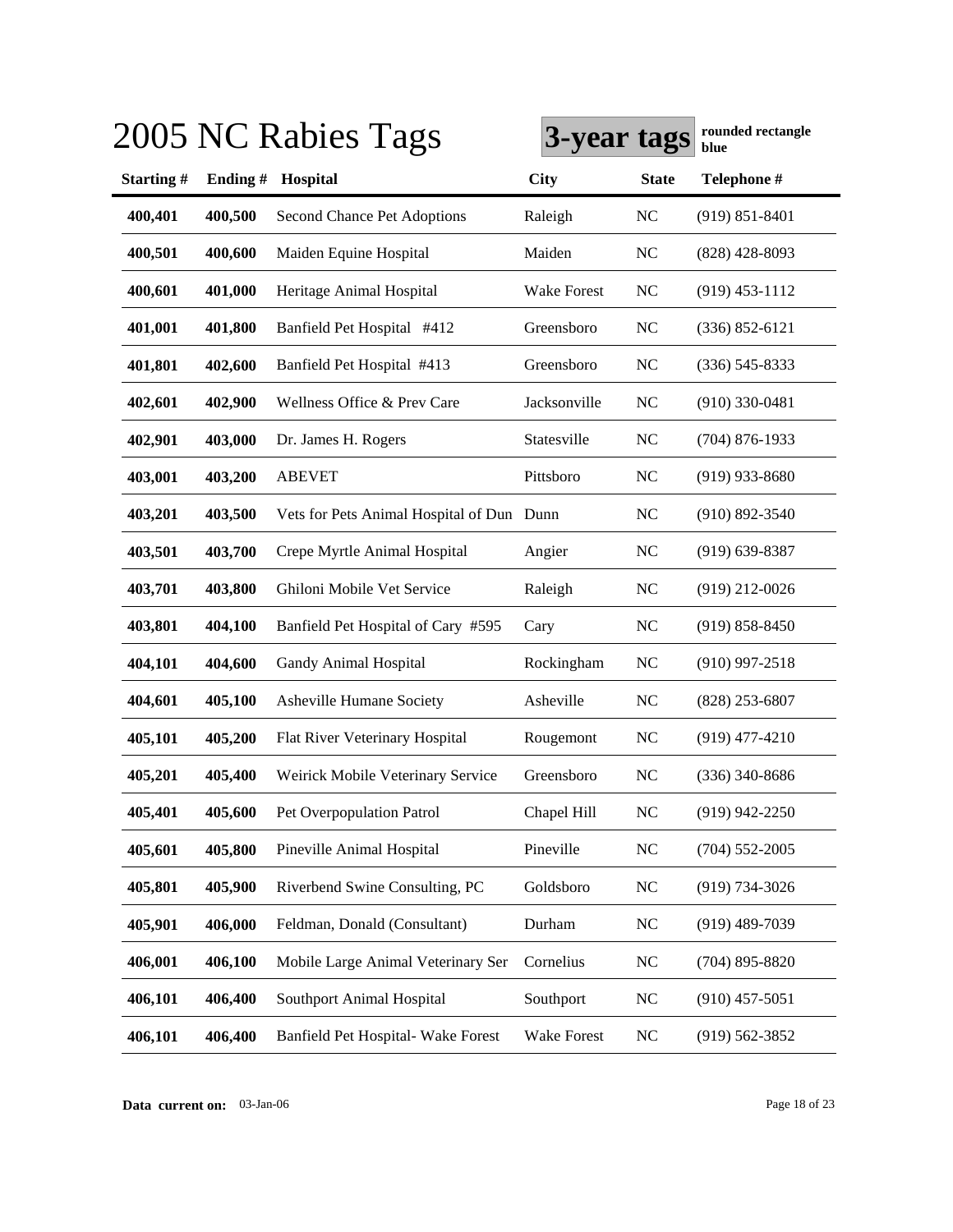|           |         | 2005 NC Rabies Tags                              | 3-year tags  |                | rounded rectangle<br>blue |
|-----------|---------|--------------------------------------------------|--------------|----------------|---------------------------|
| Starting# | Ending# | Hospital                                         | <b>City</b>  | <b>State</b>   | Telephone #               |
| 406,401   | 406,900 | Commonwealth Animal Hospital                     | Charlotte    | <b>NC</b>      | $(704)$ 370-0767          |
| 406,901   | 407,000 | Healthy Pets Mobile Vet                          | Raleigh      | <b>NC</b>      | $(919)$ 329-7387          |
| 407,001   | 407,300 | Mocksville Animal Hospital                       | Mocksville   | <b>NC</b>      | $(336)$ 413-6011          |
| 407,301   | 407,400 | John Roberts, DVM                                | Palmyra      | PA             | $(717) 838 - 8423$        |
| 407,401   | 407,600 | <b>Stanly Animal Clinic</b>                      | New London   | <b>NC</b>      | $(704)$ 982-8611          |
| 407,601   | 408,100 | Gabriel's Creek Veterinary Clinic                | Mars Hill    | <b>NC</b>      | $(828) 689 - 9128$        |
| 408,101   | 408,400 | Banfield Pet Hospital Raleigh #059               | Raleigh      | N <sub>C</sub> | $(919) 790 - 8337$        |
| 408,401   | 408,500 | <b>Bunn Animal Hospital</b>                      | <b>Bunn</b>  | <b>NC</b>      | $(919)$ 496-7401          |
| 408,501   | 409,000 | Thomasville Veterinary Hospital, P.              | Thomasville  | <b>NC</b>      | $(336)$ 475-9119          |
| 409,001   | 410,000 | Mallard Creek Animal Hospital                    | Charlotte    | <b>NC</b>      | $(704)$ 598-6525          |
| 410,001   | 410,100 | Matthew Turner DVM                               | Faison       | <b>NC</b>      | $(910)$ 385-6222          |
| 410,101   | 410,300 | Banfield Pet Hospital of Apex #602               | Apex         | <b>NC</b>      | $(919)$ 387-0954          |
| 410,301   | 410,600 | Seagrove Animal Hospital                         | Asheboro     | <b>NC</b>      | $(336)$ 873-7997          |
| 410,601   | 410,700 | Crepe Myrtle Animal Hospital                     | Angier       | NC             | $(919)$ 639-8387          |
| 410,701   | 410,900 | Piedmont Comm Spay Neuter & Wel                  | Greensboro   | N <sub>C</sub> | $(336)$ 299-3060          |
| 410,901   | 411,000 | Latitude 36 Mobile Veterinary Servic Walnut Cove |              | NC             | $(336)$ 593-5422          |
| 411,001   | 411,200 | <b>Tysor Veterinary Clinic</b>                   | Siler City   | NC             | $(919) 742 - 3646$        |
| 411,201   | 411,300 | Paws & Claws Mobile Vet                          | Huntersville | <b>NC</b>      | $(704)$ 779-4200          |
| 411,301   | 411,500 | North College Road Animal Hospital               | Wilmington   | <b>NC</b>      | $(910)$ 452-2273          |
| 411,501   | 412,000 | <b>Edgecombe County Animal Control</b>           | Tarboro      | NC             | $(252)$ 641-7851          |
| 412,001   | 412,200 | Oxford Veterinary Hospital                       | Oxford       | NC             | $(919) 693 - 6911$        |
| 412,201   | 412,600 | Banfield Pet Hospital Jacksonville #             | Jacksonville | NC             | $(910)$ 938-1627          |
| 412,601   | 412,900 | Davis Lake Animal Hospital                       | Charlotte    | NC             | $(704)$ 599-0405          |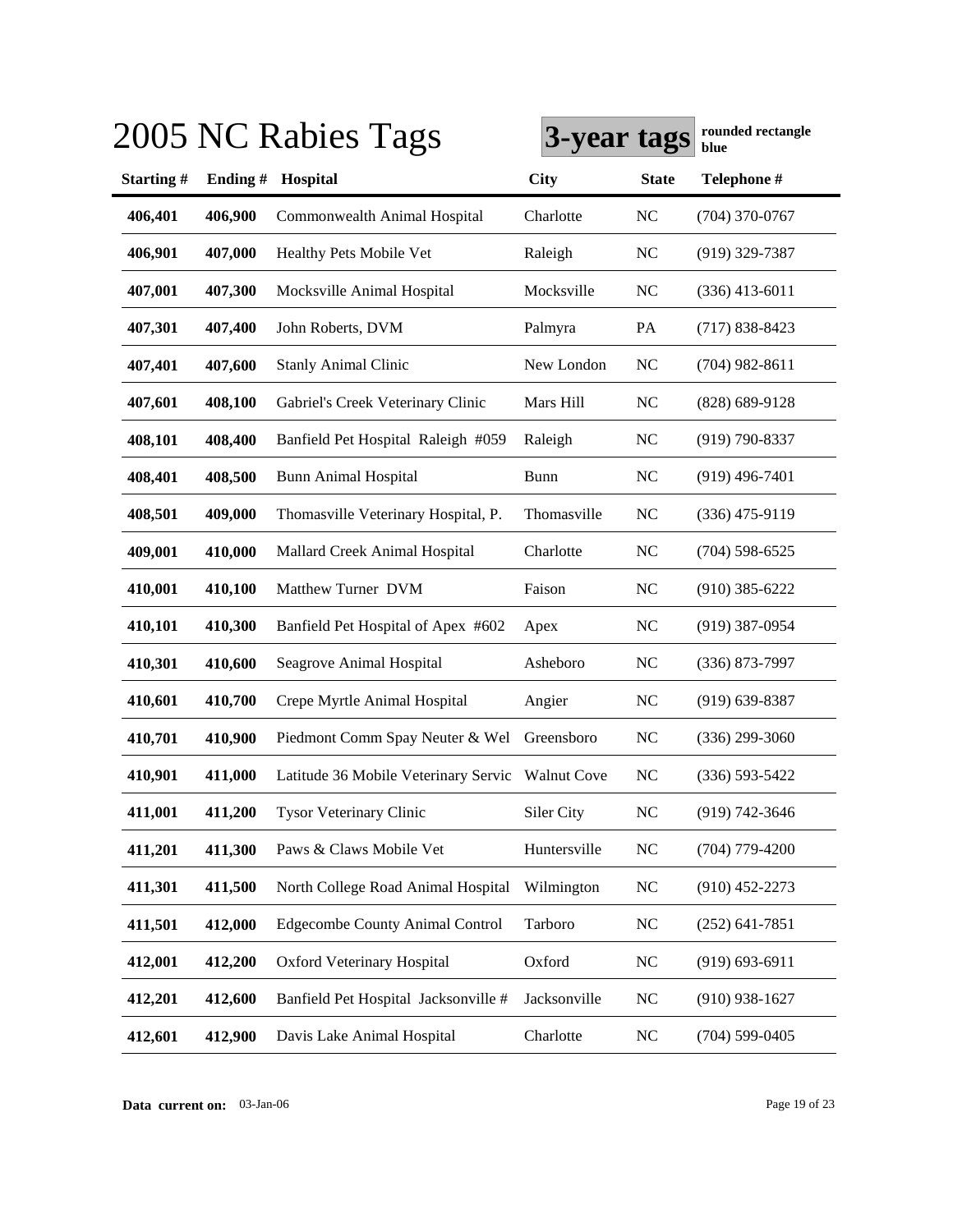|           |         | 2005 NC Rabies Tags                 | 3-year tags        |                | rounded rectangle<br>blue |
|-----------|---------|-------------------------------------|--------------------|----------------|---------------------------|
| Starting# | Ending# | Hospital                            | <b>City</b>        | <b>State</b>   | Telephone #               |
| 412,901   | 413,000 | <b>Warrenton Animal Clinic</b>      | Warrenton          | <b>NC</b>      | $(252)$ 257-0737          |
| 413,001   | 414,000 | Wake Forest Animal Hospital         | Wake Forest        | <b>NC</b>      | $(919) 556 - 1000$        |
| 414,001   | 414,500 | Asheville Humane Society            | Asheville          | <b>NC</b>      | $(828)$ 253-6807          |
| 414,501   | 415,000 | Whispering Pines Animal Hospital, P | Carthage           | <b>NC</b>      | $(910)$ 949-2111          |
| 415,001   | 415,200 | Matthews Animal Clinic, P.A.        | Matthews           | <b>NC</b>      | $(704)$ 847-9856          |
| 415,201   | 415,300 | Veterinary Housecalls/Mobile Care   | Charlotte          | NC             | $(704)$ 523-5534          |
| 415,301   | 415,400 | Larry K. Watts, DVM                 | Statesville        | <b>NC</b>      | $(704)$ 878-2371          |
| 415,401   | 415,700 | <b>Locust Animal Clinic</b>         | Locust             | <b>NC</b>      | $(704) 888 - 6590$        |
| 415,701   | 415,900 | Banfield Pet Hospital #600          | Durham             | <b>NC</b>      | $(919)$ 402-8801          |
| 415,901   | 416,100 | Animal Medical Center of Garner     | Garner             | <b>NC</b>      | $(919)$ 779-8887          |
| 416,501   | 416,600 | Banfield Pet Hospital Raleigh #059  | Raleigh            | <b>NC</b>      | $(919) 790 - 8337$        |
| 416,601   | 417,000 | Mitchell Veterinary Clinic, P.A.    | <b>Spruce Pine</b> | <b>NC</b>      | $(828)$ 765-6039          |
| 416,900   | 416,500 | Banfield Pet Hospital Durham #598   | Durham             | <b>NC</b>      | $(919) 620 - 8142$        |
| 417,001   | 417,200 | Goose Creek Animal Hospital         | Sunbury            | NC             | $(252)$ 465-4831          |
| 417,201   | 417,300 | <b>Coastal Animal Hospital</b>      | Kitty Hawk         | NC             | $(252)$ 261-3960          |
| 417,301   | 418,300 | Brentwood Animal Hospital, P.C.     | Raleigh            | N <sub>C</sub> | $(919) 872 - 6060$        |
| 418,301   | 418,700 | <b>Baird's Animal Hospital</b>      | Lumberton          | N <sub>C</sub> | $(910)$ 739-4998          |
| 418,701   | 418,800 | <b>Burke Animal Clinic</b>          | Morganton          | NC             | $(828)$ 437-0481          |
| 418,801   | 418,900 | Pet House Calls                     | Raleigh            | NC             | $(919) 782 - 2112$        |
| 418,801   | 418,900 | The Carolinas Animal Hospital       | Charlotte          | NC             | $(704) 588 - 9788$        |
| 418,901   | 419,000 | Goose Creek Animal Hospital         | Sunbury            | NC             | $(252)$ 465-4831          |
| 419,001   | 419,100 | 70 West Veterinary Hospital         | Havelock           | NC             | $(252)$ 447-9525          |
| 419,201   | 419,000 | Brown's Vet Clinic                  | <b>Rich Square</b> | NC             | $(252) 539 - 2812$        |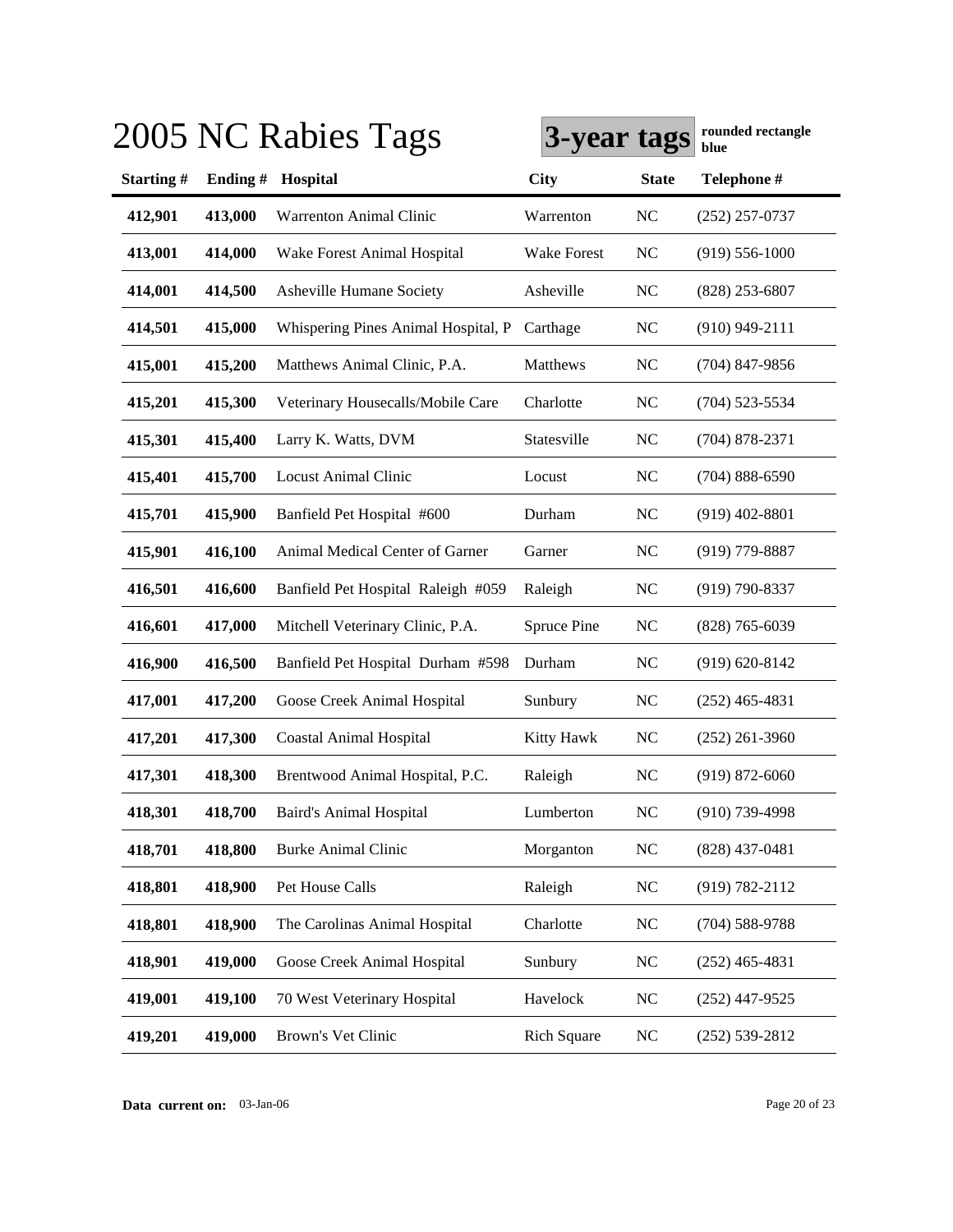|           |         | 2005 NC Rabies Tags                      | 3-year tags        |              | rounded rectangle<br>blue |
|-----------|---------|------------------------------------------|--------------------|--------------|---------------------------|
| Starting# | Ending# | Hospital                                 | <b>City</b>        | <b>State</b> | Telephone #               |
| 419,401   | 419,500 | Gene Nemechek, DVM                       | Wilson             | NC           | $(919)$ 291-0558          |
| 419,501   | 419,700 | Brown's Vet Clinic                       | <b>Rich Square</b> | NC           | $(252) 539 - 2812$        |
| 419,701   | 419,800 | Concord Animal Clinic, P.A.              | Concord            | NC           | $(704) 786 - 1135$        |
| 419,801   | 419,900 | Healing Springs Animal Hospital          | Galax              | VA           | $(276)$ 236-5103          |
| 419,901   | 420,000 | Davidson County Health Department        | Lexington          | NC           | $(336)$ 242-2310          |
| 420,001   | 420,500 | Long Animal Hospital                     | Charlotte          | NC           | $(704)$ 523-2996          |
| 420,501   | 420,900 | Southeastern Veterinary Hospital, P.     | Lumberton          | $\rm NC$     | $(910)$ 739-9411          |
| 420,901   | 421,400 | Timberlyne Animal Clinic, Inc.           | Chapel Hill        | <b>NC</b>    | $(919)$ 968-3047          |
| 421,401   | 421,600 | Cumberland Animal Hospital, P.A.         | Fayetteville       | NC           | $(910) 822 - 3337$        |
| 421,601   | 422,000 | <b>Creature Comforts Animal Hospital</b> | Cary               | $\rm NC$     | $(919)$ 387-3435          |
| 422,001   | 422,200 | Falconbridge Animal Hospital             | Chapel Hill        | NC           | $(919)$ 403-5591          |
| 422,201   | 422,300 | <b>Bunn Animal Hospital</b>              | <b>Bunn</b>        | $\rm NC$     | $(919)$ 496-7401          |
| 422,301   | 422,600 | Banfield Pet Hospital of Cary #595       | Cary               | NC           | $(919) 858 - 8450$        |
| 422,601   | 422,700 | Banfield Pet Hospital of Apex #602       | Apex               | NC           | $(919)$ 387-0954          |
| 422,701   | 423,000 | Vet Mobile                               | Cary               | $\rm NC$     | $(919)$ 467-6297          |
| 423,001   | 424,000 | Foster Animal Hospital, P.A.             | Concord            | NC           | $(704) 786 - 0104$        |
| 424,001   | 424,100 | Gaston Veterinary Hospital Assoc., P     | Gastonia           | NC           | $(704)$ 864-5739          |
| 424,101   | 424,300 | <b>Buckley Animal Hospital</b>           | Charlotte          | NC           | $(704)$ 540-5077          |
| 424,301   | 424,500 | Thomasville Veterinary Hospital, P.      | Thomasville        | NC           | $(336)$ 475-9119          |
| 424,501   | 424,800 | Piedmont Comm Spay Neuter & Wel          | Greensboro         | NC           | $(336)$ 299-3060          |
| 424,801   | 424,900 | Clear Creek Animal Hospital, P.A.        | Charlotte          | NC           | $(704)$ 537-8405          |
| 424,901   | 425,000 | Brown Creek Animal Hospital              | Polkton            | NC           | $(704)$ 272-5500          |
| 425,001   | 425,500 | Leesville Animal Hospital, P.A.          | Raleigh            | NC           | $(919) 870 - 7000$        |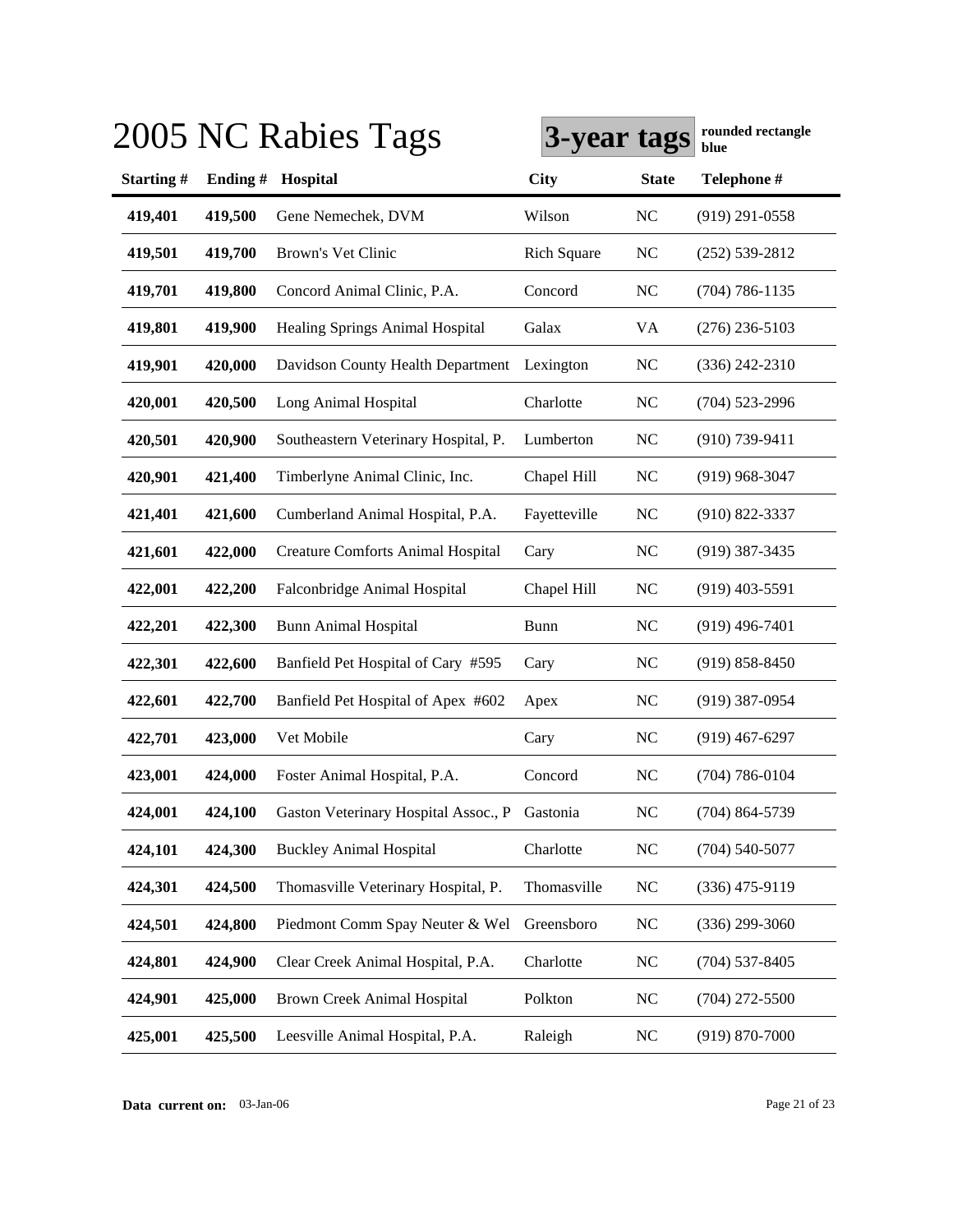|           |         | 2005 NC Rabies Tags                 | 3-year tags    |                | rounded rectangle<br>blue |
|-----------|---------|-------------------------------------|----------------|----------------|---------------------------|
| Starting# | Ending# | Hospital                            | <b>City</b>    | <b>State</b>   | Telephone #               |
| 425,501   | 425,700 | Armadale Animal Hospital            | Raleigh        | NC             | $(919) 518 - 1744$        |
| 425,701   | 425,900 | Banfield Pet Hospital Matthews #40  | Matthews       | <b>NC</b>      | $(704)$ 847-7001          |
| 425,901   | 426,600 | Brown Creek Animal Hospital         | Polkton        | <b>NC</b>      | $(704)$ 272-5500          |
| 426,601   | 426,700 | <b>Bunn Animal Hospital</b>         | Bunn           | <b>NC</b>      | $(919)$ 496-7401          |
| 426,701   | 427,600 | Clear Creek Animal Hospital, P.A.   | Charlotte      | <b>NC</b>      | $(704)$ 537-8405          |
| 427,601   | 428,000 | <b>Fuquay Veterinary Hospital</b>   | Fuquay-Varina  | <b>NC</b>      | $(919) 552 - 7200$        |
| 428,001   | 428,100 | Dr. Bradlers' Animal House Calls    | Hampstead      | <b>NC</b>      | $(910) 686 - 4806$        |
| 428,001   | 428,100 | Healthy Pets Mobile Vet             | Raleigh        | <b>NC</b>      | $(919)$ 329-7387          |
| 428,101   | 428,200 | Heartwood Animal Hospital           | Youngsville    | <b>NC</b>      | $(919) 570 - 9311$        |
| 428,201   | 428,300 | James Kittrell, DVM                 | Greenville     | <b>NC</b>      | $(252)$ 753-5751          |
| 428,301   | 428,500 | Lannon's Animal Hospital            | Elizabeth City | <b>NC</b>      | $(252)$ 335-7708          |
| 428,501   | 428,600 | Newton Veterinary Clinic            | Newton         | <b>NC</b>      | $(828)$ 464-5020          |
| 428,601   | 428,800 | Poplar Animal Hospital              | Concord        | <b>NC</b>      | $(704)$ 795-7200          |
| 428,801   | 429,000 | Six Forks Animal Hospital           | Raleigh        | N <sub>C</sub> | $(919)$ 847-5854          |
| 429,001   | 429,200 | Thomasville Veterinary Hospital, P. | Thomasville    | NC             | $(336)$ 475-9119          |
| 429,201   | 429,400 | Warrenton Animal Clinic             | Warrenton      | <b>NC</b>      | $(252)$ 257-0737          |
| 429,401   | 429,500 | Waxhaw Animal Hospital              | Waxhaw         | N <sub>C</sub> | $(704)$ 843-2269          |
| 429,501   | 429,600 | James Landing Veterinary Hospital   | Jamestown      | NC             | $(336) 852 - 9800$        |
| 429,601   | 429,700 | Fairview Animal Hospital, P.A.      | Fairview       | NC             | $(828)$ 628-3557          |
| 429,701   | 429,800 | Yadkin Veterinary Hospital          | Yadkinville    | NC             | $(336)$ 679-8832          |
| 429,801   | 429,900 | Waxhaw Animal Hospital              | Waxhaw         | NC             | $(704)$ 843-2269          |
| 429,901   | 430,000 | Banfield Pet Hospital of Aberdeen # | Aberdeen       | NC             | $(910)$ 692-4931          |
| 430,001   | 430,100 | Arendell Animal Hospital, P.A.      | Morehead City  | NC             | $(252)$ 726-4998          |